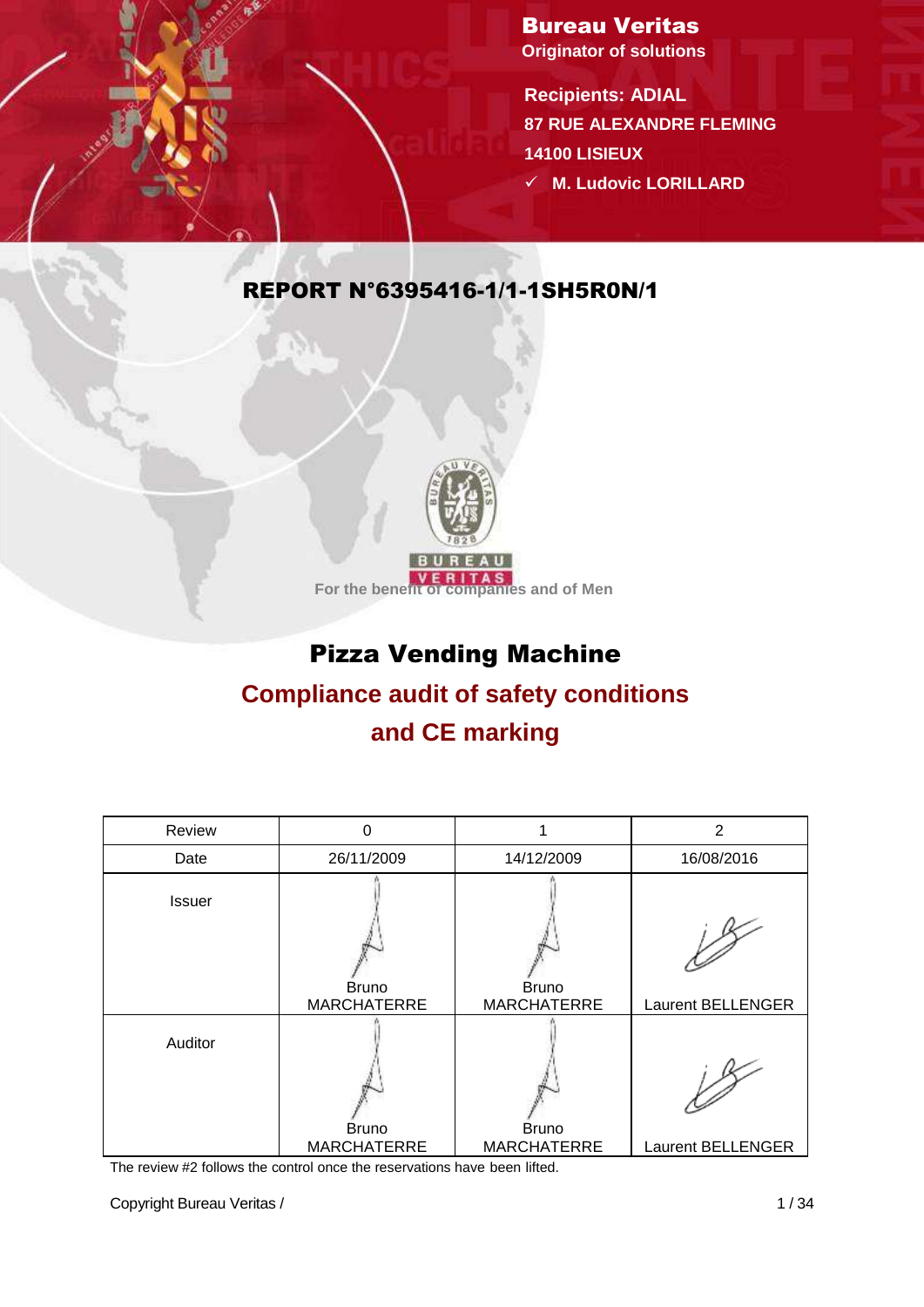## **SUMMARY**

|                                                                                                             | 4 |
|-------------------------------------------------------------------------------------------------------------|---|
| 2. Applicable documents and reference documents _______ Erreur ! Signet non défini.                         |   |
| 2.1                                                                                                         |   |
| 2.2                                                                                                         |   |
| 2.2.1 Guidelines new approach imposing CE marking __ Erreur ! Signet non défini.                            |   |
|                                                                                                             |   |
|                                                                                                             |   |
| 2.2.4 «ADIAL pizza vending machine» Documents ______ Erreur ! Signet non défini.                            |   |
|                                                                                                             |   |
|                                                                                                             |   |
| 4.1                                                                                                         |   |
| 4.2<br>Presentation 2008 2012 2022 2023 2024 2024 2022 2024 2022 2024 2022 2024 2022 2024 2022 2022 2022 20 |   |
|                                                                                                             |   |
|                                                                                                             |   |
|                                                                                                             |   |
|                                                                                                             |   |
| 4.2.4.1<br>4.2.4.2                                                                                          |   |
|                                                                                                             |   |
| 4.2.4.3                                                                                                     |   |
| 4.2.4.4<br>4.2.4.5                                                                                          |   |
| 4.2.4.6                                                                                                     |   |
| 5. Technical description of the Pizza vending machine _____ Erreur ! Signet non défini.                     |   |
|                                                                                                             |   |
| 5.1.1 Cold room 13                                                                                          |   |
|                                                                                                             |   |
| 5.1.3 Cold room shelving, elevator and conveyance system, ovenErreur ! Signet non défini.                   |   |
| 5.1.4 Protection glass costumer screen Erreur! Signet non défini.                                           |   |
| <b>Cold and baking devices and mechanisms Erreur!</b> Signet non défini.                                    |   |
| 5.2.1 Cold unit <b>Example 2.2.1</b> Cold unit <b>Example 2.2.1</b> Erreur ! Signet non défini.             |   |
| 5.1 Structure 13<br>5.2<br>5.2.2 Oven Erreur! Signet non défini.                                            |   |
|                                                                                                             |   |
| 5.2.3.1<br>5.2.3.2                                                                                          |   |
| Power supply and electrical components _____________ Erreur ! Signet non défini.                            |   |
|                                                                                                             |   |
| 5.4<br>5.4.1                                                                                                |   |
|                                                                                                             |   |
|                                                                                                             |   |
|                                                                                                             |   |
| 5.3<br>5.5<br>5.5.1                                                                                         |   |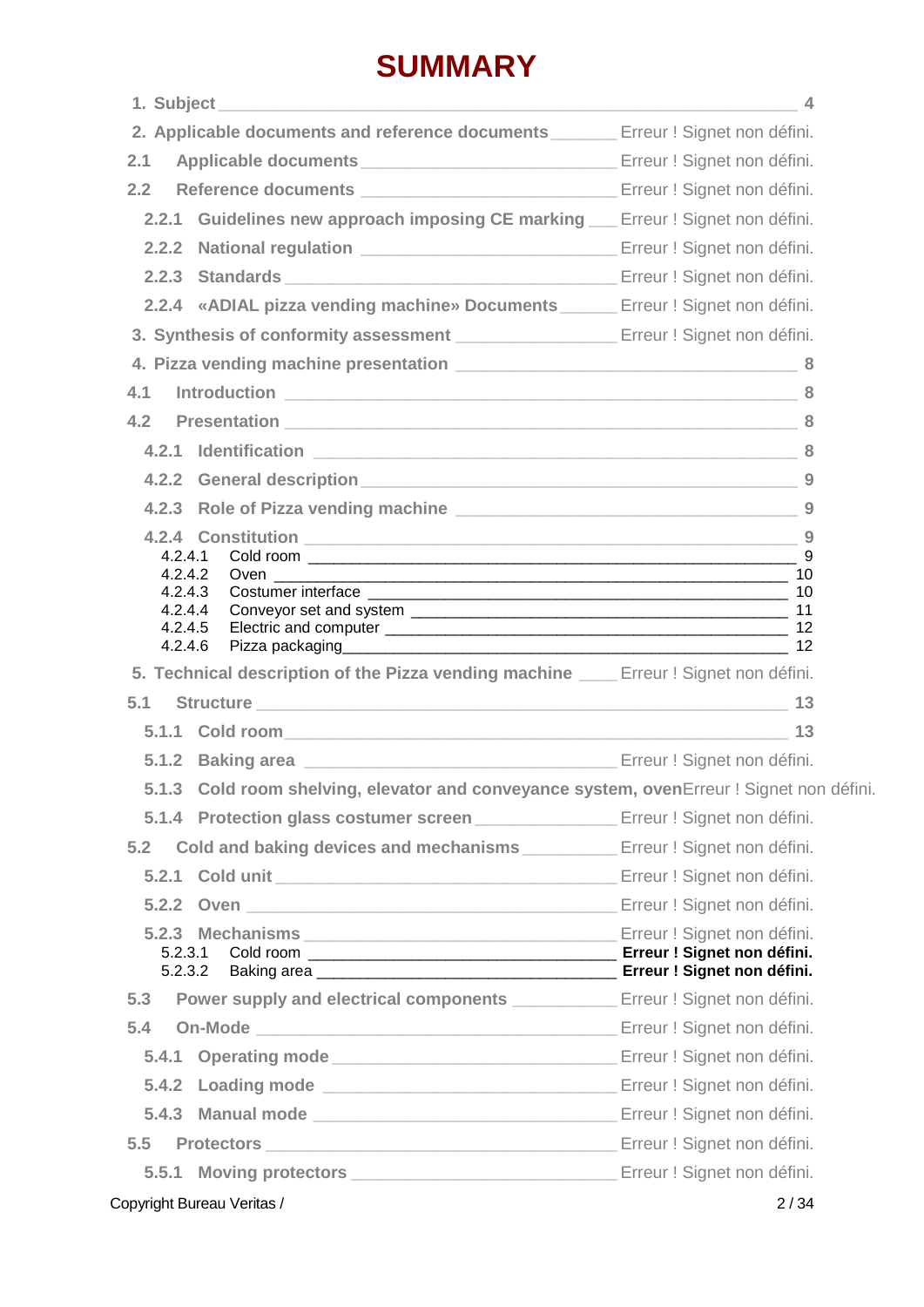|       | 5.5.2 Fixed protectors <b>Example 20</b> Erreur ! Signet non défini.                          |    |
|-------|-----------------------------------------------------------------------------------------------|----|
| 5.6   |                                                                                               |    |
|       |                                                                                               |    |
| 5.6.2 |                                                                                               |    |
|       |                                                                                               |    |
|       |                                                                                               |    |
|       |                                                                                               | 18 |
|       |                                                                                               |    |
|       |                                                                                               |    |
|       |                                                                                               | 19 |
|       |                                                                                               |    |
|       |                                                                                               |    |
|       | 5.8.1 Distribution and parameters management and control ______________________ 19<br>5.8.1.2 |    |
|       |                                                                                               |    |
|       |                                                                                               |    |
| 6.1   |                                                                                               |    |
| 6.2   |                                                                                               |    |
|       |                                                                                               |    |
|       |                                                                                               |    |
|       |                                                                                               |    |
|       |                                                                                               | 27 |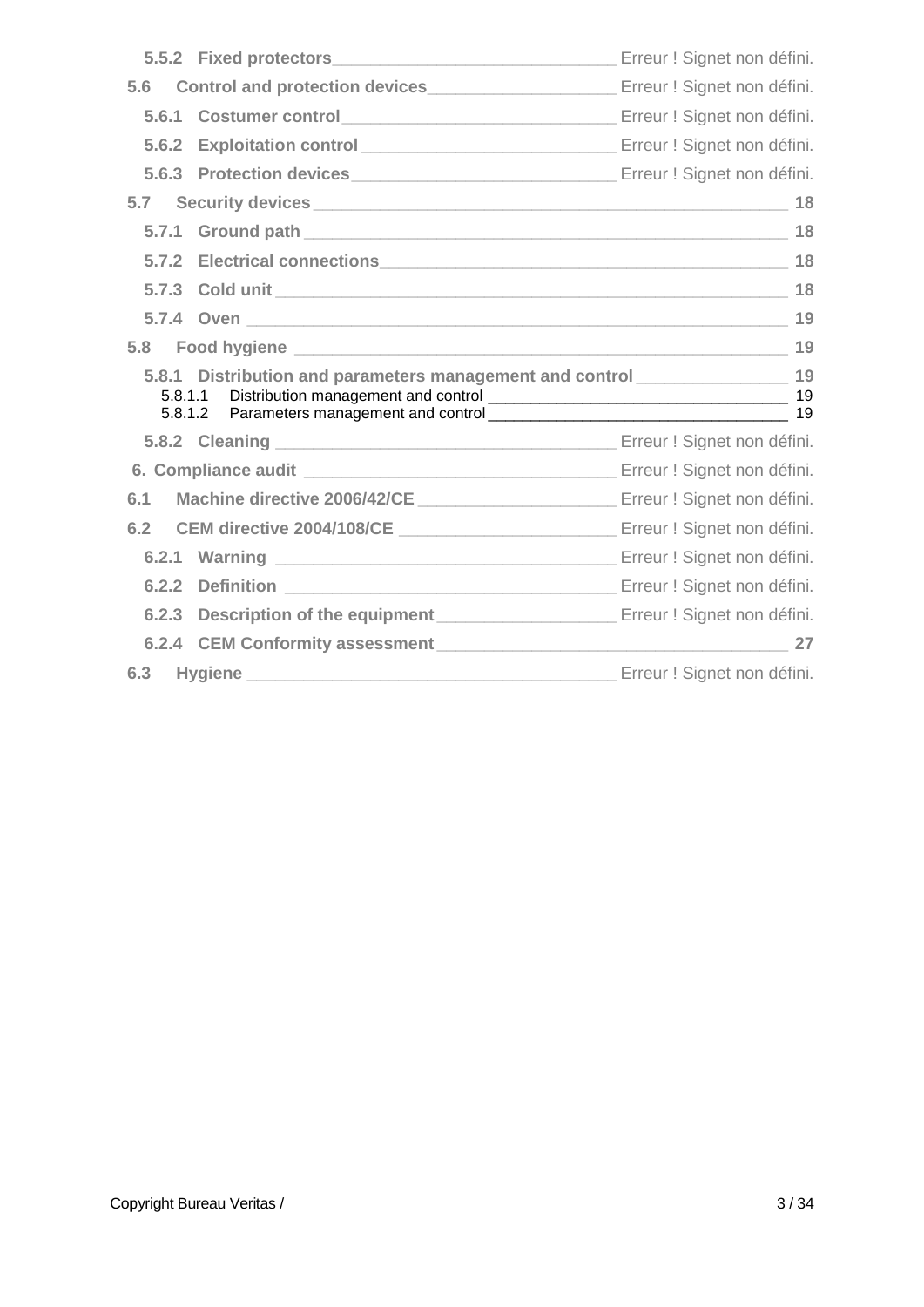## **1. Subject**

This report is the deliverable of ADIAL company order dated 21/07/2016 following the Bureau Veritas Offer referenced 003873/151127\_0575 rev 1 dated 28/06/2016.

The subject of this report is to clarify the compliance of automatic pizza vending machine in terms of machinery, electrical, electromagnetic compatibility safety and hygiene rules for food delivered directly to consumers

*The change on vending machine management after a temperature over-range in the cold room has been verified and validated on 14/12/09. The audit was conducted on-site, "avenue de l'arbre" in Méré (78)*

#### Reminders:

- For the CE marking, Bureau Veritas has checked the compliance of your pizza vending machine with the machine directive 2006/42/CE and CEM directive 2004/108/CE. The requirements of the low voltage directive 2006/95/CEE are listed in the machine directive 2006/42/CE.
- For the CEM directive 2004/108/CE, the vending machines are considered as built-in in the fixed installation. The compliance has been assessed by verifying the subsets (they must be CE-marked) and the compliance with the rules of the art for cable structure.
- For the hygiene part, Bureau Veritas has checked the compliance of your pizza vending machine with the current order of 9 May 1995, regulating the hygiene for the food directly delivered to consumers.
- The hygiene recommendations of the standard EN 60335-2-75 «Household and similar electrical appliances - safety, part 2-75: special rules for commercial vending machine with or without payment methods» have been consulted.

#### Note:

The compliance of pizzas and of their packaging with the current regulations is not studied.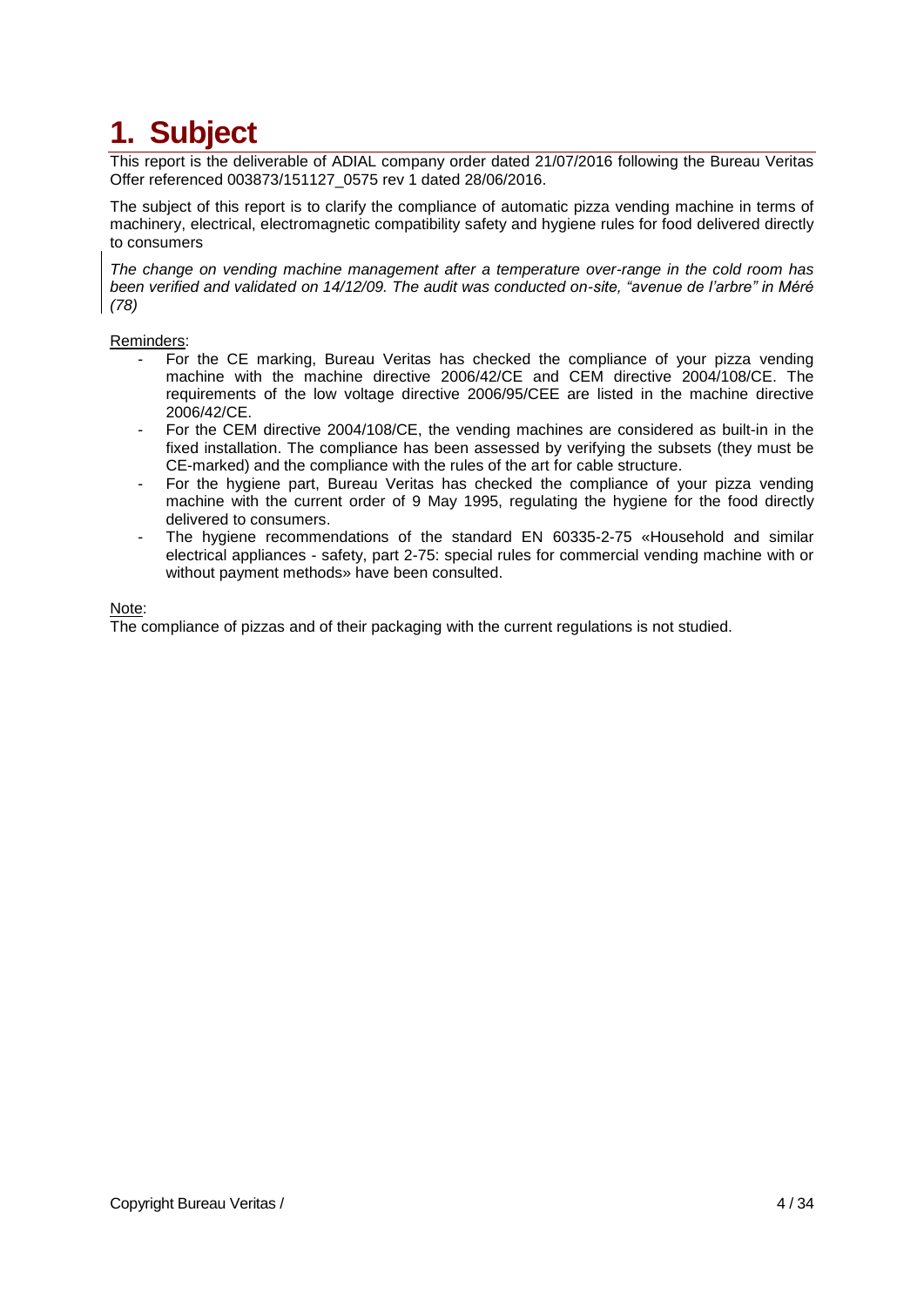## **2. Applicable documents & reference documents**

#### **2.1 Applicable documents**

- [DA1] Order of ADIAL Company dated 15/107/09, review#1 of the offer dated 04/11/09 and review#2 dated 21/07/2016.
- [DA2] Offer of Bureau Veritas referenced 003873/151127-0575 rev1 dated 28/06/2016.

#### **2.2 Reference documents**

- **2.2.1 Guidelines new approach imposing CE marking**
- [DR1] Machines Directive 2006/42/CE
- [DR2] Electromagnetic Compatibility Directive (CEM) 2004/108/CE
- [DR3] Low Voltage Directive 2006/95/CE

**2.2.2 National regulation**

- <span id="page-4-1"></span>[DR4] Order of 9 Mai 1995 regulating hygiene for the food directly delivered to the consumer (Title 2 Chapter IV: Automatic Distribution, Article 24 and Title 1 Chapter V: Food items, Article 10)
	- **2.2.3 Standards**
- <span id="page-4-5"></span>[DR5] Standard NF EN 60335-2-75+A1+A11 : 2005 «Safety of household and similar electrical appliances - Part 2-75: special rules for commercial Vending Machine with or without payment methods»,
- [DR6] Standard NF EN 60335-2-34+A1+A11 : 2005 «Safety of household and similar electrical appliances - Part 2-34: special rules for moto-compressors»,
- [DR7] Standard NF EN 60950-1 : 2006 Information processing technology Safety Part 1: general requirements.
	- **2.2.4 «ADIAL pizza vending machine» Documents**
- <span id="page-4-2"></span>[DR8] Instruction manual «FRESH PIZZAS VENDING MACHINE» 2016 version,
- [DR9] Electric diagram dated 04/12/2013,
- <span id="page-4-3"></span>[DR10] HACCP Manual writing guide for pizzas vending machine operators,
- <span id="page-4-6"></span>[DR11] HACCP Manual writing guide for pizzas vending machine operators, 03/12/09 edition,
- [DR12] Pizzas vending machine management training course report,
- <span id="page-4-4"></span>[DR13] Electrical layout and phone jack map dated 16/04/09
- <span id="page-4-0"></span>[DR14] Kiosk layout map dated 14/09/06
- [DR15] Instruction and installation manual of the air cooled unit with HGA horizontal rotary compressor manufactured by «TECUMSEH»,
- [DR16] Declaration of incorporation of the cold unit manufactured by «TECUMSEH» dated 04/10/05 referring to the machine directive 89/392/CEE and to the under-pressure equipment directive 97/23/CE,
- [DR17] Documentation for 7000 series cash-flow change machine manufactured by «MEI»,
- [DR18] Documentation for bill acceptor manufactured by «INOVATINE TECHNOLOGY»,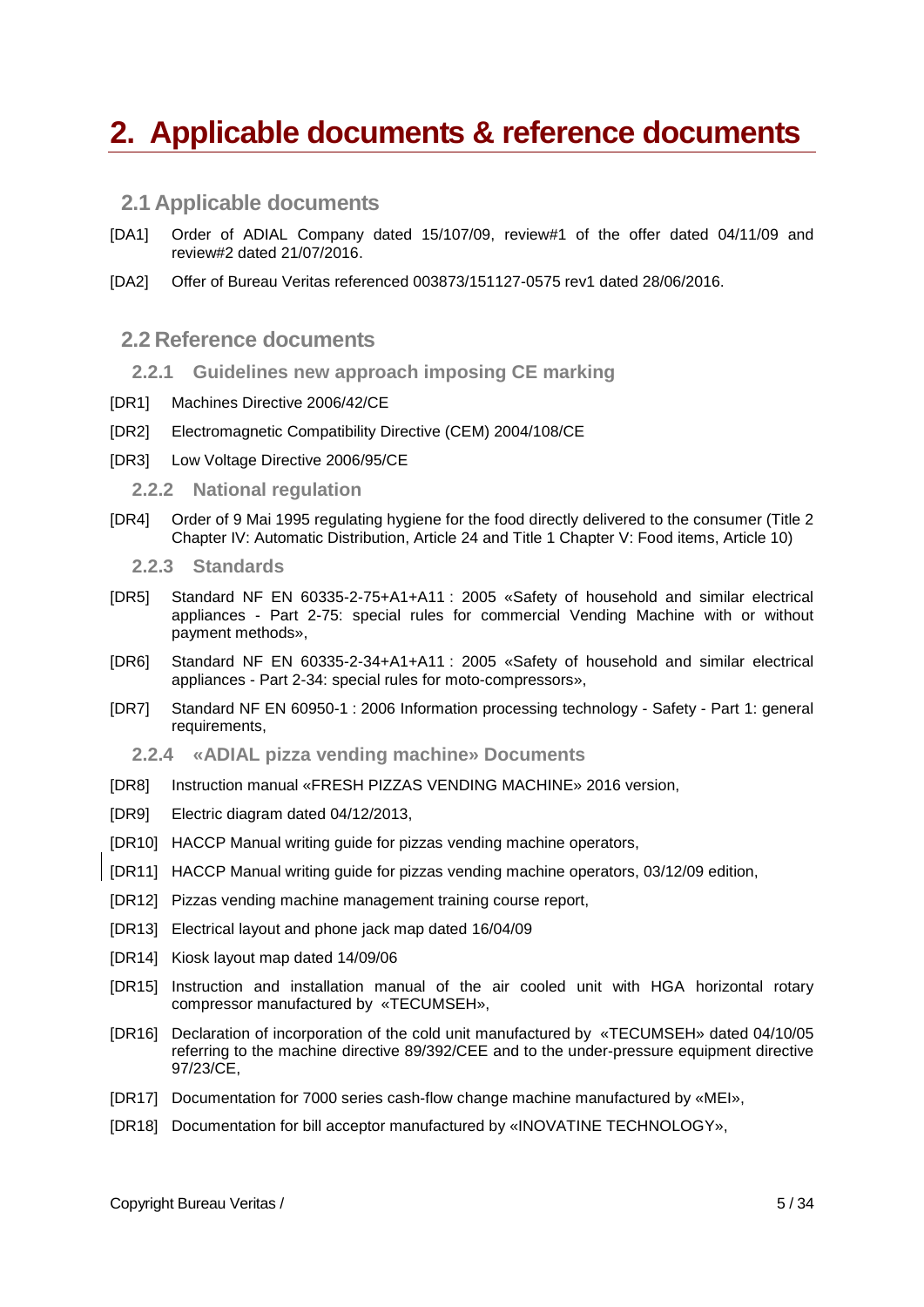- <span id="page-5-1"></span><span id="page-5-0"></span>[DR19] Minutes of the reaction to fire ISOBAR D6 and D14 PUR of LNE n°G030879 dated 16/05/06.
- [DR20] Electromagnetic compatibility report according to CFR47 FCC part 15 N°RC051-16-100377- 2-A ed 0.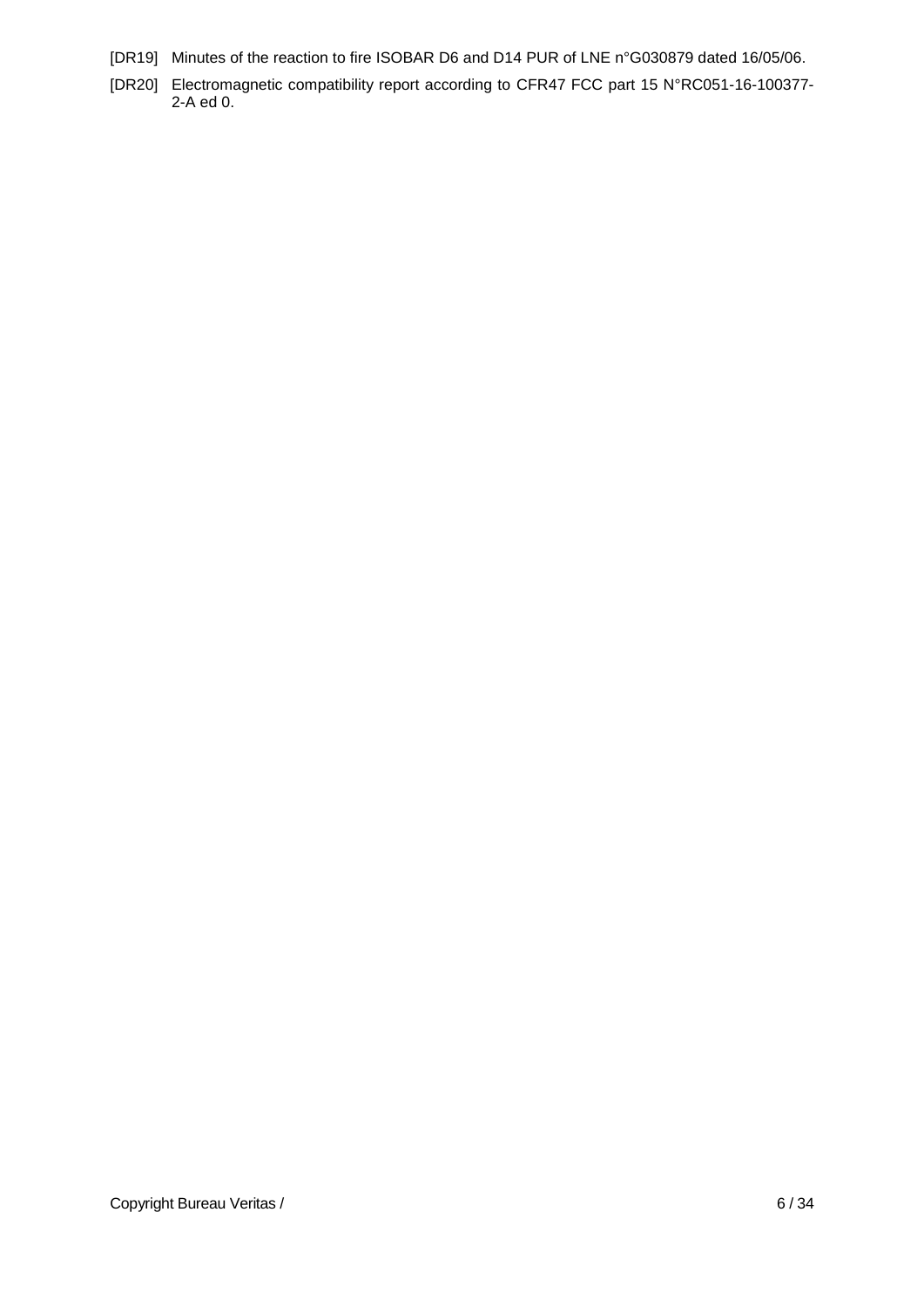## **3. Synthesis of conformity assessment**

See each regulation references table.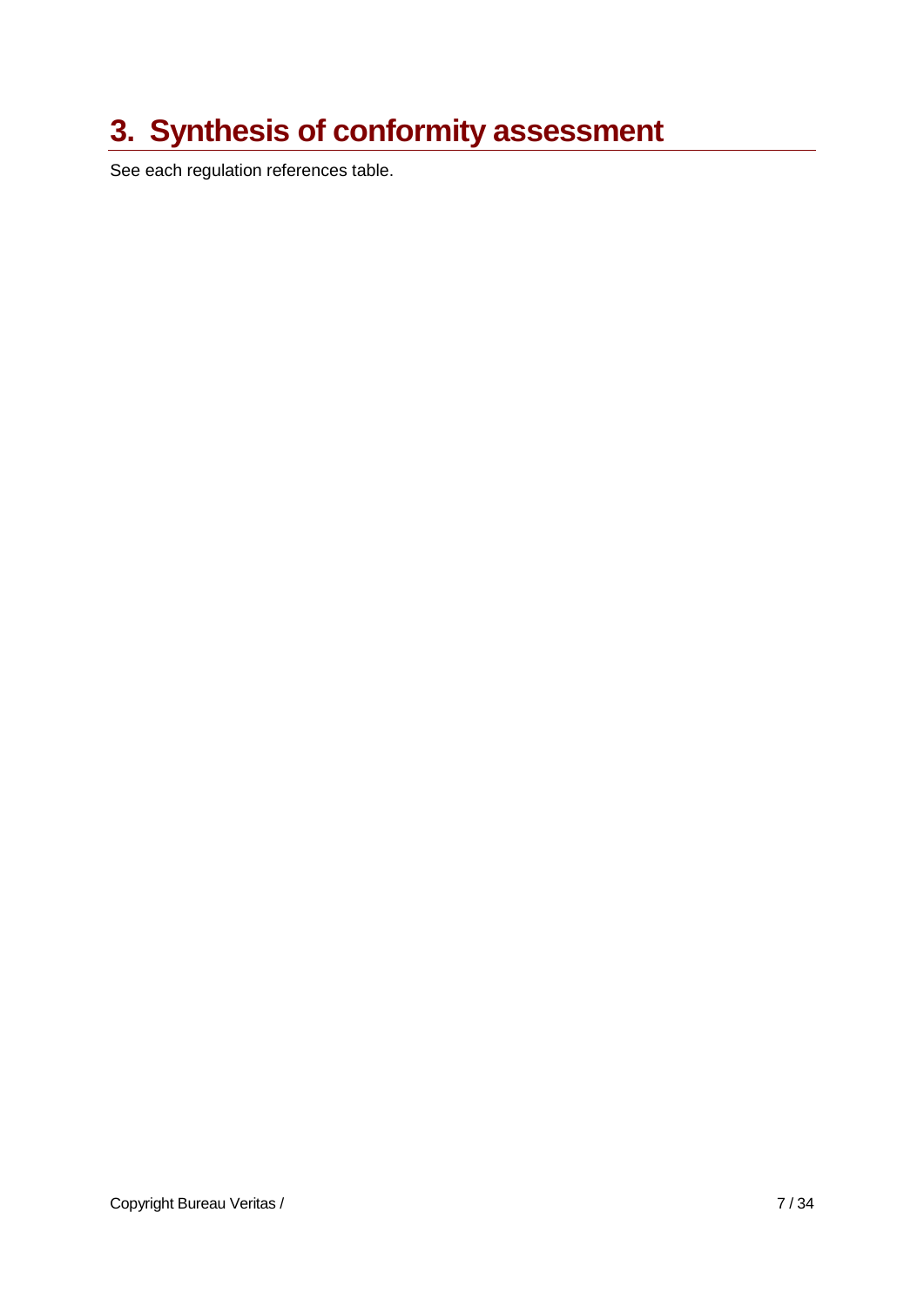## **4. Vending machine pizza presentation**

### **4.1 Introduction**

The ADIAL company has developed, designed and marketed a pizza vending machine for a direct sales of fresh "ready to cook" or "cooked" pizzas to consumers. Historically, this distributor has been subject to compliance audit relative to the machine directive. However, taking account of vending machine amendments, the ADIAL Company wants to ensure that its equipment meets the essential safety regulations in terms of equipment and hygiene through the audit, subject of the offer ([DA2].

#### **4.2 Presentation**

The purpose of this section is to identify and to briefly describe the distributor:

- $\checkmark$  Identification,
- $\checkmark$  General description,
- $\checkmark$  Distributor's role.
- $\checkmark$  Constitution.
- **4.2.1 Identification**
	- $\checkmark$  Brand : ADIAL
	- $\checkmark$  Model : DPF 70
	- Type : «PIZZA' DOOR» pizzas vending machine
	- $\checkmark$  Number: 271
	- $\checkmark$  Manufacture or start date: 2015
	- $\checkmark$  Declaration of conformity: Submitted on 23/02/2016, signed by M. LE GOUIC Vincent, SAS ADIAL president
	- $\checkmark$  CE marking : Affixed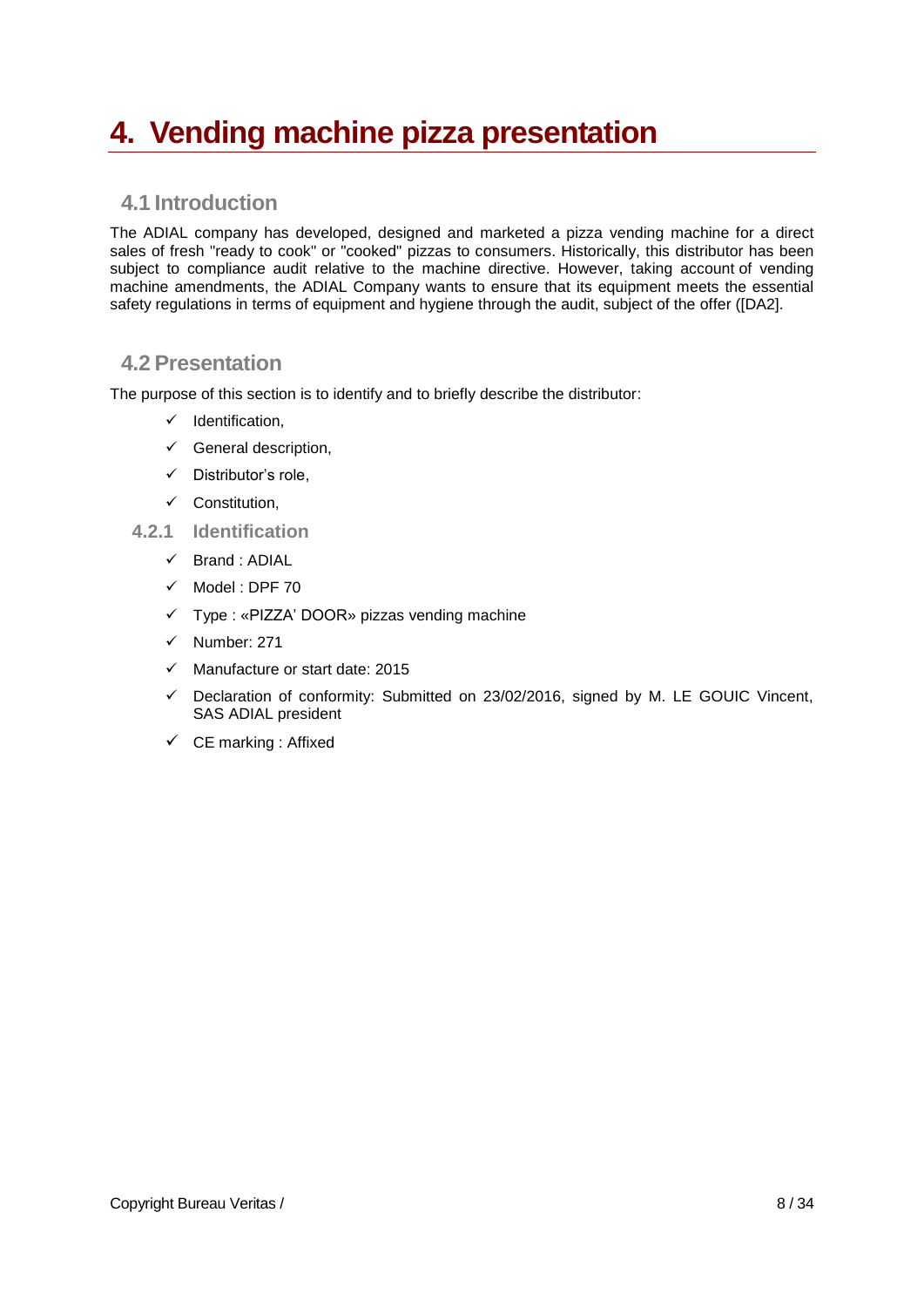#### **4.2.2 General description**



*Picture 1 : General view*

#### **4.2.3 Role of Pizza vending machine**

The vending machine allows to distribute «ready to cook» or «cooked» fresh pizzas<sup>1</sup> following a free sale mode to the public by a change machine (coins and notes) and by TPE terminal<sup>2</sup> and credit card.

**4.2.4 Constitution**

The vending machine consists in 5 main parts:

- $\checkmark$  1 cold room for pizzas' storage and conservation,
- $\checkmark$  1 oven for the pizza baking,
- $\checkmark$  1 costumer interface for pizza choice and payment,
- $\checkmark$  1 set and system for the conveyance of pizzas,
- $1$  electric and computer ensuring the operation and the control of the installation.

The vending machine will be installed (cf. [\[DR14\]\)](#page-4-0) in a kiosk (identical to the model shown) or in another area. In any case, only the costumer interface (screen) and the payment schemes are open to the public.

**4.2.4.1 Cold room**

<sup>&</sup>lt;sup>1</sup>The ADIAL Company said that the vending machine will only receive fresh pizzas.

<sup>&</sup>lt;sup>2</sup>TPE: Electronic Payment Terminal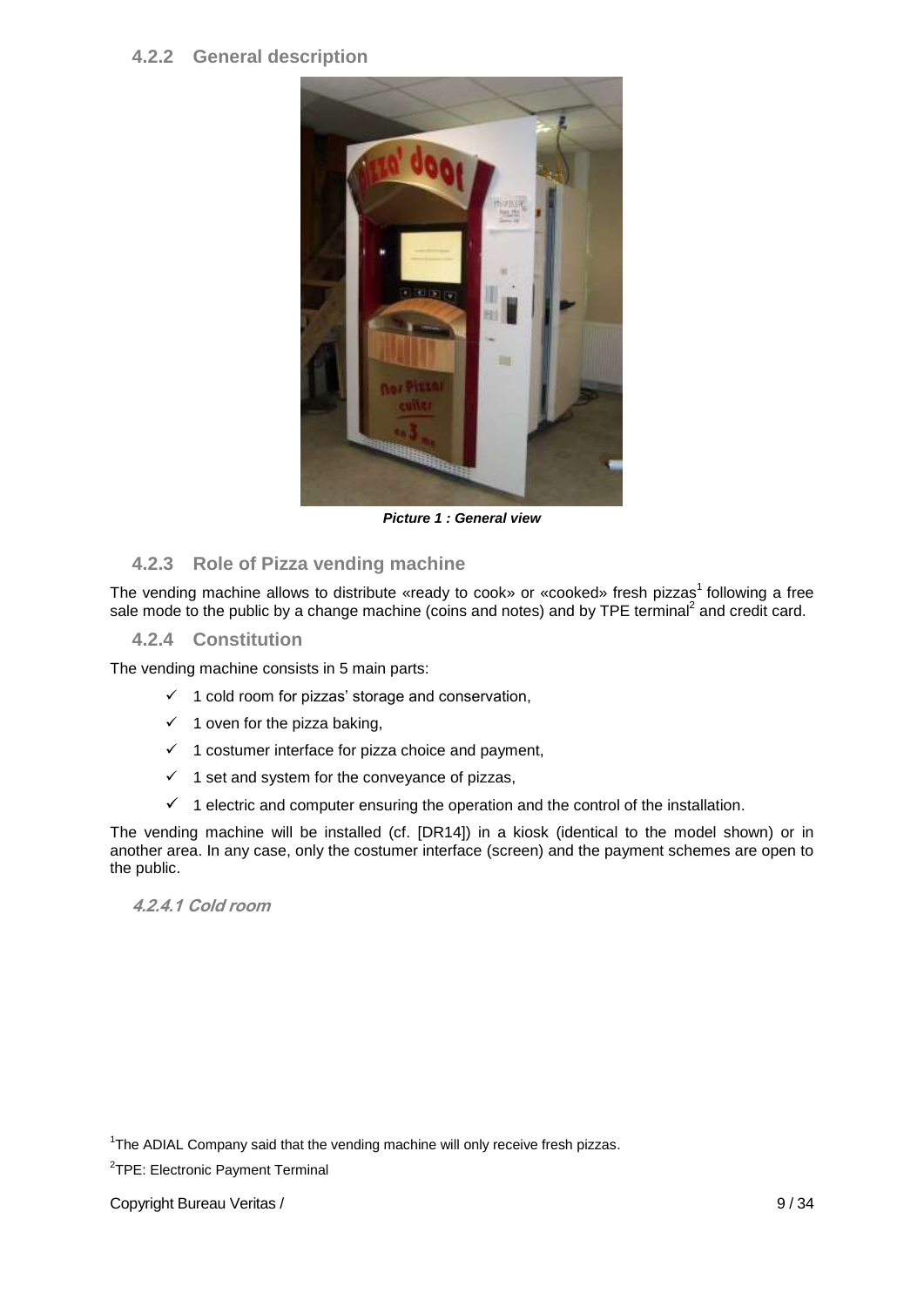#### **4.2.4.1.1 Cold room**





Place for pizzas' storage

Elevators and conveyors to the oven or pizzas distribution

*Picture 2: Right side's view Picture 3: Inside the cold room*

The cold room allows to store 70 pizzas at a maximum temperature of 4°C (cf. [\[DR4\]\)](#page-4-1). The recommend storage temperature in the ADIAL documents (cf. [\[DR8\]](#page-4-2) and [\[DR10\]\)](#page-4-3) is about 3°C.

The elevator allows to take the ordered pizza, according to the consumer choice, and the conveyor assures the pizza transfer out of the cold room.

**4.2.4.1.2 Cold unit**

<span id="page-9-0"></span>

*Picture 4 : Cold unit*

<span id="page-9-2"></span>The cold unit will be installed onto the cold room.

**4.2.4.2 Oven**



<span id="page-9-1"></span>*Picture 5 : Right side's view*

<span id="page-9-3"></span>The recommended baking temperature is about 220°C during 180 seconds (cf. [\[DR8\]\)](#page-4-2)

#### **4.2.4.3 Costumer interface**

The vending machine includes a screen which displays all kinds of pizzas available.

Copyright Bureau Veritas / 10 / 34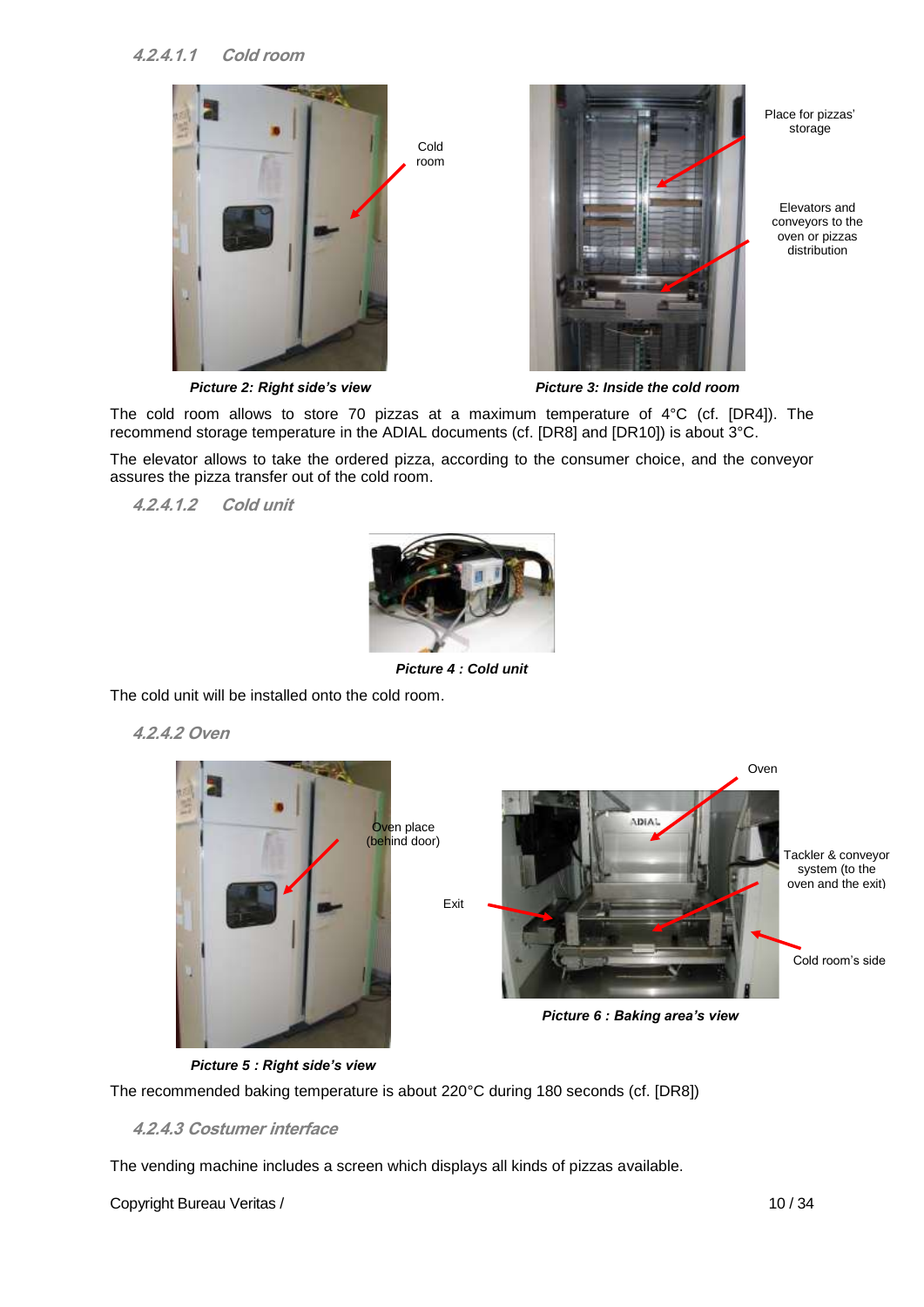

*Picture 7 : Costumers interface's view*

#### **4.2.4.3.2 Payment methods**

On the vending machine presented, the payment methods' interface is not assembled. According to the models, all the payment methods are not systematically built-in.



<span id="page-10-1"></span>*Picture 8: Payment methods' interface's view Picture 9: Inside view of the interface*



#### **4.2.4.4 Conveyor set and system**

In order to ensure the withdrawal of the selected pizzas in the cold room, the vending machine has an elevator and a conveyor system to carry the pizza to the baking area (see *[Picture](#page-9-0) 3*).

<span id="page-10-0"></span>The baking area has a device which allows to put a pizza in the oven if the costumer chose a baked pizza. This system (see *[Picture](#page-9-1) 6*) has a conveyor which allowed the evacuation of the pizzas (baked or fresh) to the exit on costumers' side.



*Picture 10 : View of the exit on costumers' side*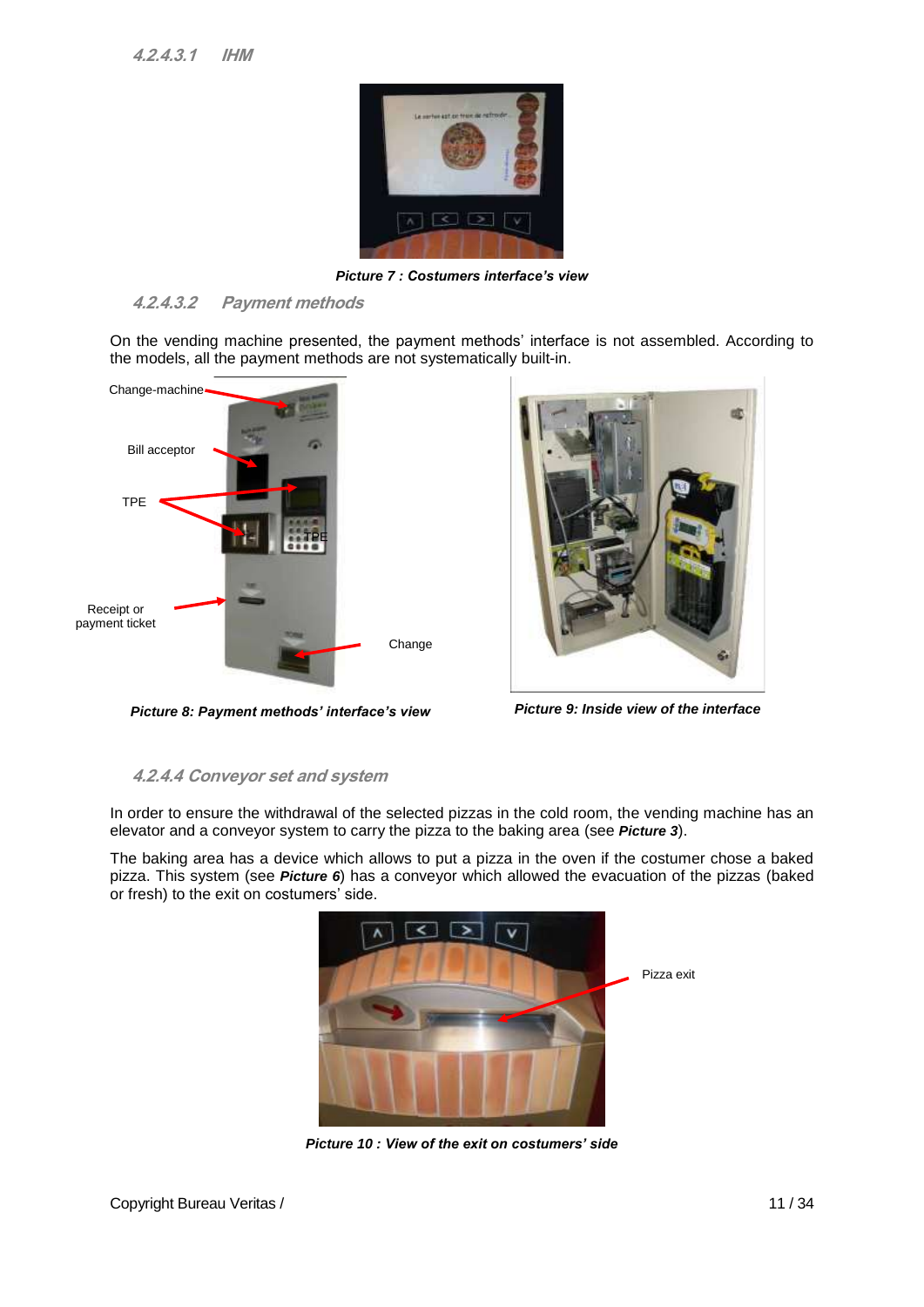#### **4.2.4.5 Electric and computer**

**4.2.4.5.1 Electrical box**

The electrical box above the baking oven received all electrical components for distribution and order.





*Picture 12: Inside view of electrical box*



*Picture 13: Rear view of the electrical box*

#### <span id="page-11-3"></span>*Picture 11: Location of electrical box*

#### **4.2.4.5.2 Owner management and maintenance computer system**

The computer system allows the management of the pizza storage, the vending machine operating characteristics and the remote delivery of various operating data (phone line connection). An inverter provides a programmed autonomy of 20s after a power failure so that the system can stay in a safeguarding situation and ensure the latest data communication.

The system is incorporated at the level of the baking area (see *[Picture](#page-11-0) 14* and *[Picture](#page-11-1) 15*). The control panel is mounted on a rotating support allowing to advance it and to access to the oven.



*Picture 14: Computer*



*Picture 15: Inverter and central unit*

<span id="page-11-2"></span><span id="page-11-0"></span>**4.2.4.6 Pizzas packaging**

To ensure a perfect isolation between the different parts of the vending machine as well as to allow the different operating phases (storage, transfer and baking), the pizzas are based on aluminum disk into a carton box.

<span id="page-11-1"></span>[shelf](http://www.linguee.fr/anglais-francais/traduction/keyboard+shelf.html)

These two components (carton and disk) are not a subject of this study.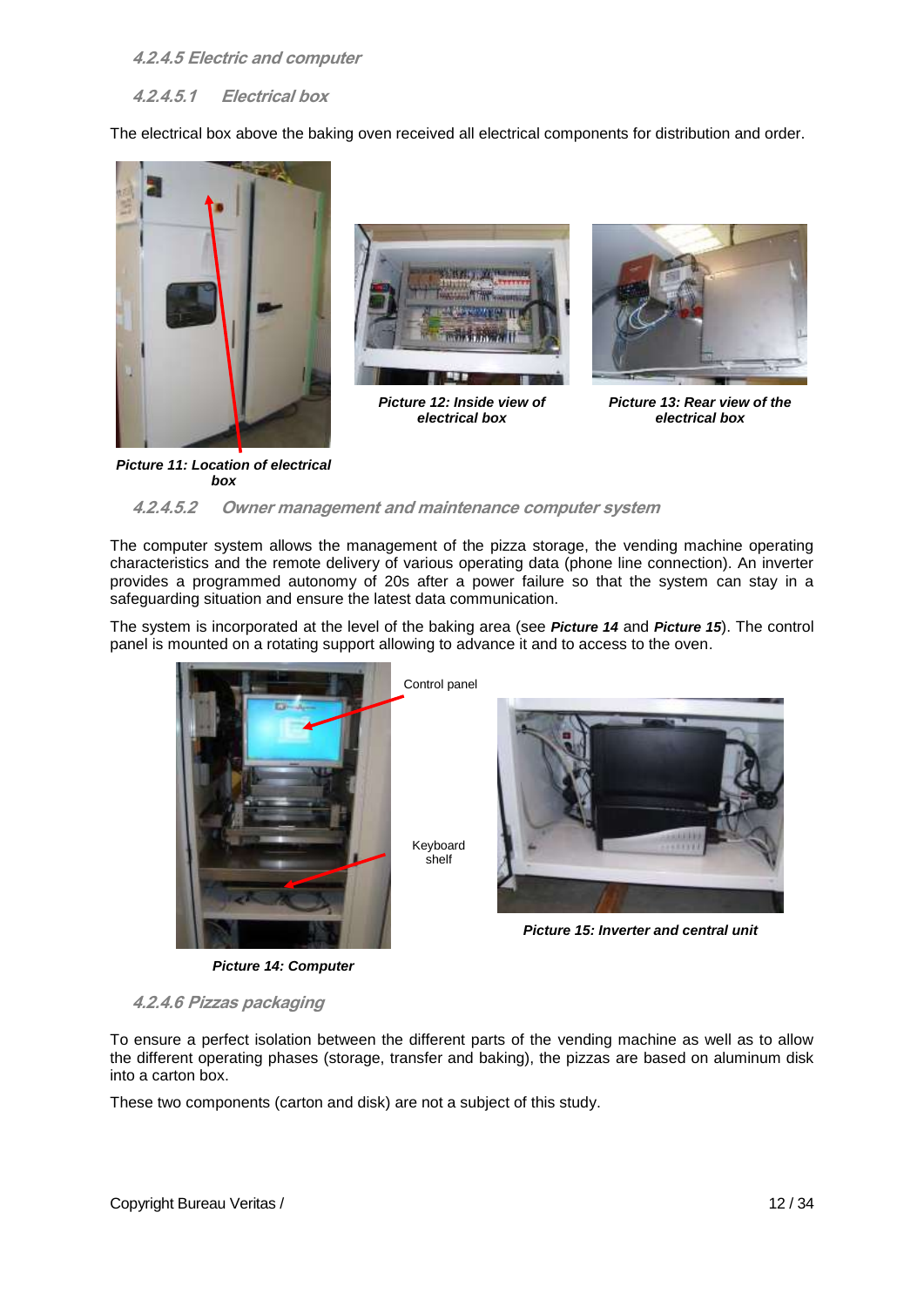

*Picture 16 : Carton packaging (not folded)*

<span id="page-12-0"></span>

*Picture 17 : Carton packaging and aluminum disk*

## **5. Technical description of the Pizza vending machine**

#### **5.1 Structure**

The different components of the vending machine pizza are integrated in a fabricated steel and bolted structure, only the cold unit (see *[Picture 4](#page-9-2)*) is mounted above the structure (at the level of the cold room).

#### **5.1.1 Cold room**

The cold room is made of insulating sandwich type panels<sup>1</sup>, manufactured by ISOBAR in order to ensure a thermal insulation. The fire protection class in the reference document [\[DR19\]](#page-5-0) indicates M2, which means «fire-resistant». A door allows the access to the shelving of storage area and to the elevator and transfer system to the baking area.

The passage between the cold room and the baking area has a shutter that ensure the gap closure. By its assembly and its form, it can only be opened to the baking area and only when the carton box sidesteps the shutter, when the pizza is transferred out of the cold room.

#### **5.1.2 Baking area**

The baking area is made in assembled by welding or bolted sheets. A door allows the access to this area. This door allows the access to the screen and to the different control devices.

#### **5.1.3 Cold room shelving, elevator and conveyance system, oven**

All these elements are made in stainless-steel sheets or tubes, folded or assembled by welding or bolted.

**NOTA**: The pizzas are not in direct contact with ATM components (see § [12\)](#page-11-2).

<sup>&</sup>lt;sup>1</sup>Sandwich type panel made of a 40 kg/m<sup>3</sup> polyurethane foam core, injected between two 275g/m<sup>2</sup> galvanized steel sheets. These sheets are coated with a 5µm RAL9010 colored primer. The mass is from 12 to 15.2 kg/m<sup>2</sup> with a thickness from 60 to 140 mm.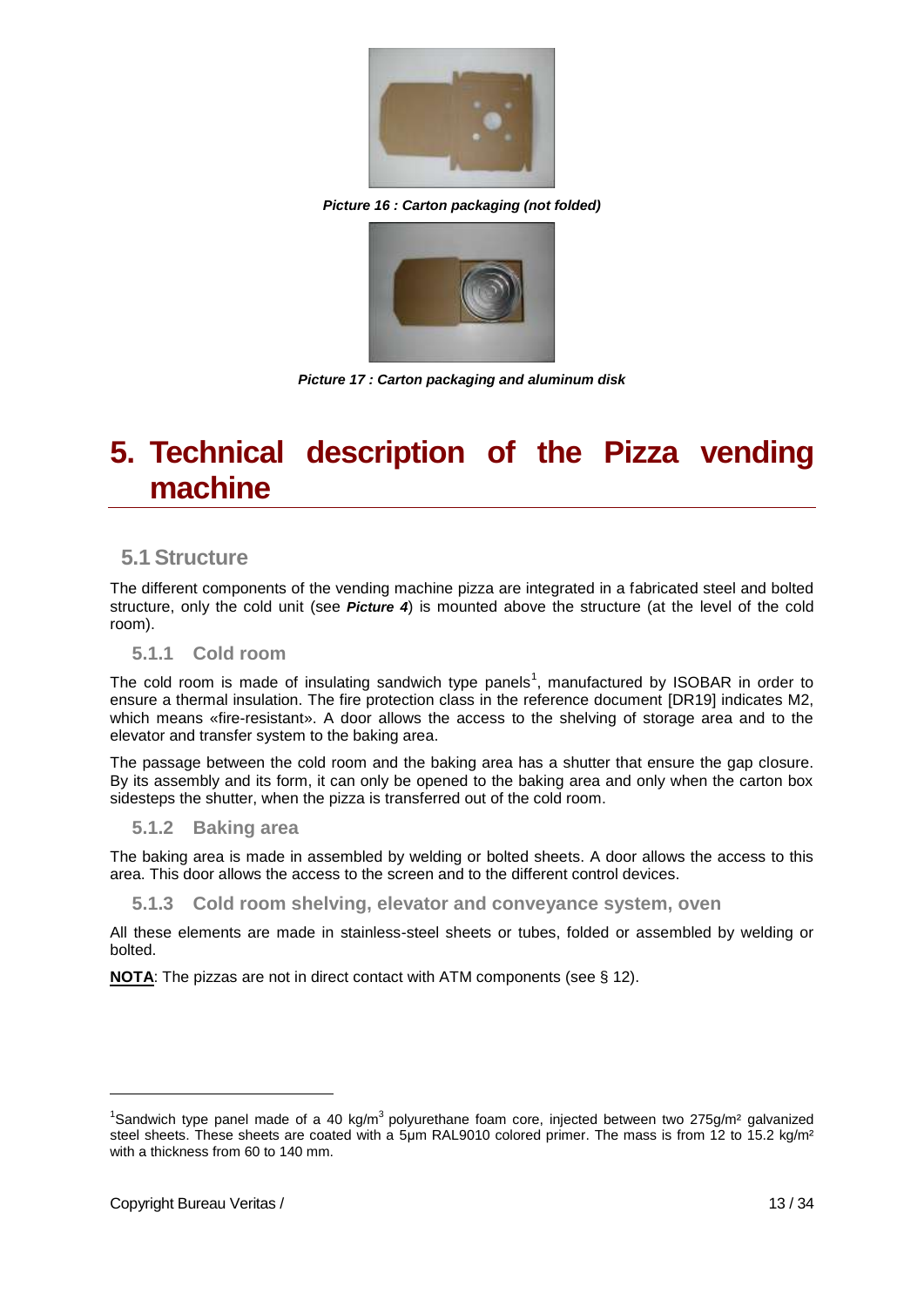#### **5.1.4 Protection glass costumer screen**

In order to protect the costumer screen, as well as choices controls, there's a built-in protective glass in the front panel. In the costumer's side, this laminated glass is made of two 4mm bounded-glass part and one 4 mm clear glass, separated by a vacuum (costumer's side).

### **5.2 Cool and baking devices and mechanisms**

#### **5.2.1 Cold unit**

The refrigeration of the cold room is provided by a cold unit manufactured by TECUMESH which included a declaration of incorporation (see [DR17]) and the installation manual (see [DR16]) refers to the standards family "household and similar electrical appliances safety" (cf. [DR5] and [DR6]).

The refrigerant gas of the cold unit is R404A, the group operating range is from -10°C to +43°C, which is the SN-T climate class.

The evaporator allows to recover and channel the condensates outside of the vending machine.



*Picture 18 : Evaporator*

#### **5.2.2 Oven**

The fully enclosed oven has a single opening to put the pizza in the oven, introduced and raised from the box with a mechanical device (see § 5.2.3.2).

The baking system is constituted by heating resistors disposed below a fan that pulse the hot air onto the pizza.

**5.2.3 Mechanisms**

#### **5.2.3.1 Cold room**

The elevator of the cold room allows to destock the pizza corresponding to the choice of the customer thanks to an indexing device and position sensors, monitored and controlled by the process system. The vertical movement is ensured by a DC motor 24VDC. The elevator tray has two gripper pairs (1 pair per side, corresponding to the two storage columns) in order to remove the pizza-box ordered. A 24VDC motor allows the rotation of a rubber belt conveyor to bring the box to the exit of the cold room and a second 24VDC one ensures the translation of the conveyor to remove the shutter in order to let the pizza-box go to the baking area.



*Picture 19 : Elevator Picture 20 : Details of passage and shutter*



**5.2.3.2 Baking area**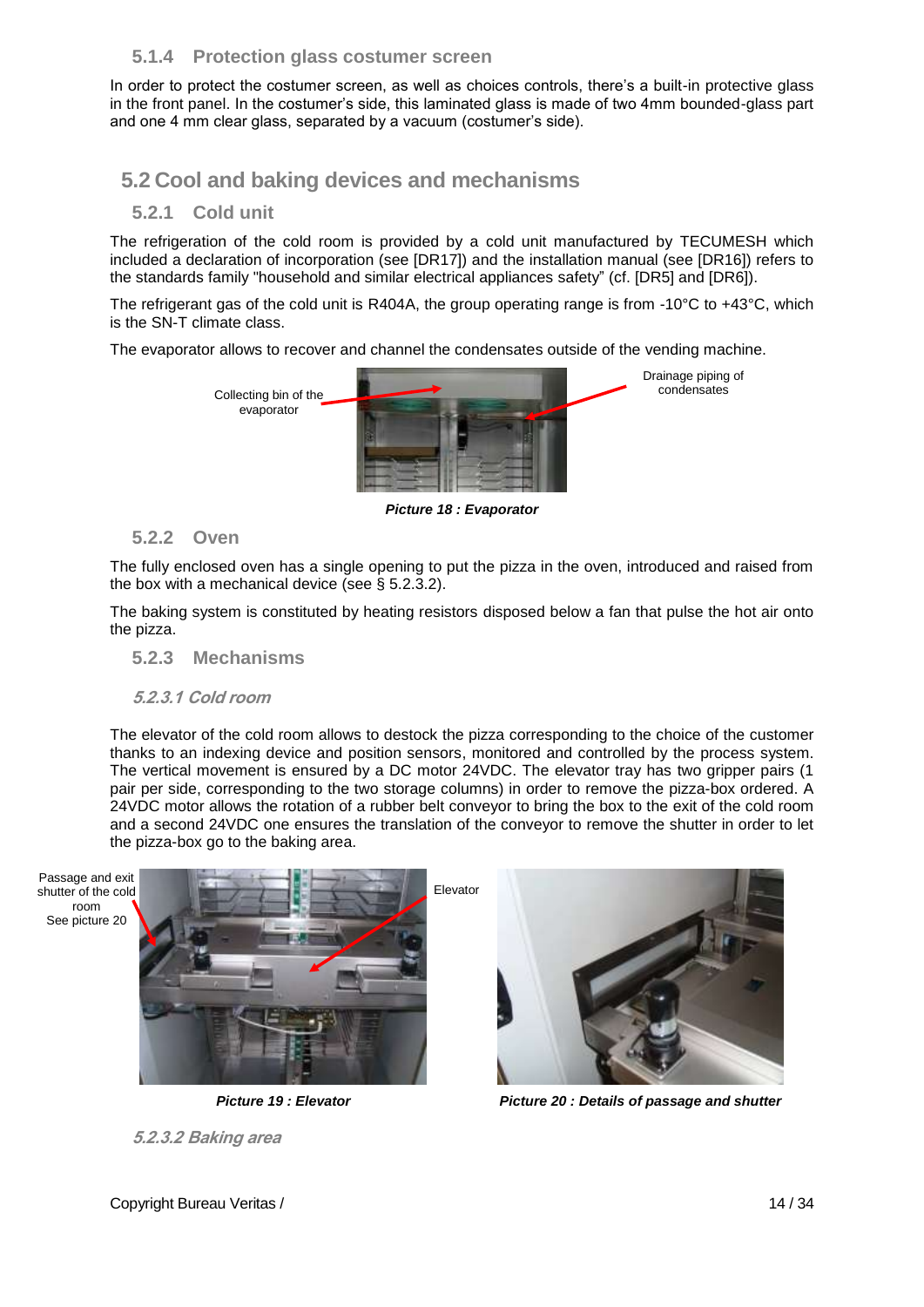After being extracted from the cold room, the pizza will be based on the plate (see *[Picture](#page-14-0) 21*) and whether directly distributed to the consumer without baking or charged into the oven for baking. The baking and distribution sequence is described below:



*Picture 21 : Oven area*

<span id="page-14-0"></span>

*Picture 23 : Pizza-box awaiting loading Picture 24 : Pizza-box loading*



The tackler maintains the lid in a vertical

Discharge tunnel



*Picture 22 : Pizza on the way to cold room*



The kinematics of the mechanism and the form of box allow an open box loading



*Picture 25 : Pizza baking Picture 26 : Pizza-box on the way to costumer*

The plate is mounted on a conveying mechanism which ensures a translation movement to the oven and the costumer exit.

To raise the pizza in the oven, the box has some holes (see *[Picture](#page-12-0) 16*) in order to allow the pins (see *[Picture](#page-19-0) 34*) to raise the aluminum disk where the pizza is based.

The costumer can take his pizza at the exit (see *[Picture](#page-10-0) 10*). The discharge tunnel has a moving shutter that can move only in the passage direction of the box (to the costumer exit).

### **5.3 Power supply and electrical components**

The vending machine pizza is powered whether in 400VAC/50Hz (3Ph+N+PE) by 5G 2,5 cable or in  $230$ VAC/50Hz (1Ph+N+ PE) by 3G 6 cable. The power connexion<sup>4</sup> in the operator is realized (cf. [\[DR13\]\)](#page-4-4) whether by 32A plug (single phase) or 16A plug (three-phase).

 $4$  The connection will be at the expense of the operator, the ADIAL company will provided plugs (male and female) corresponding to the type of network (single or three phase)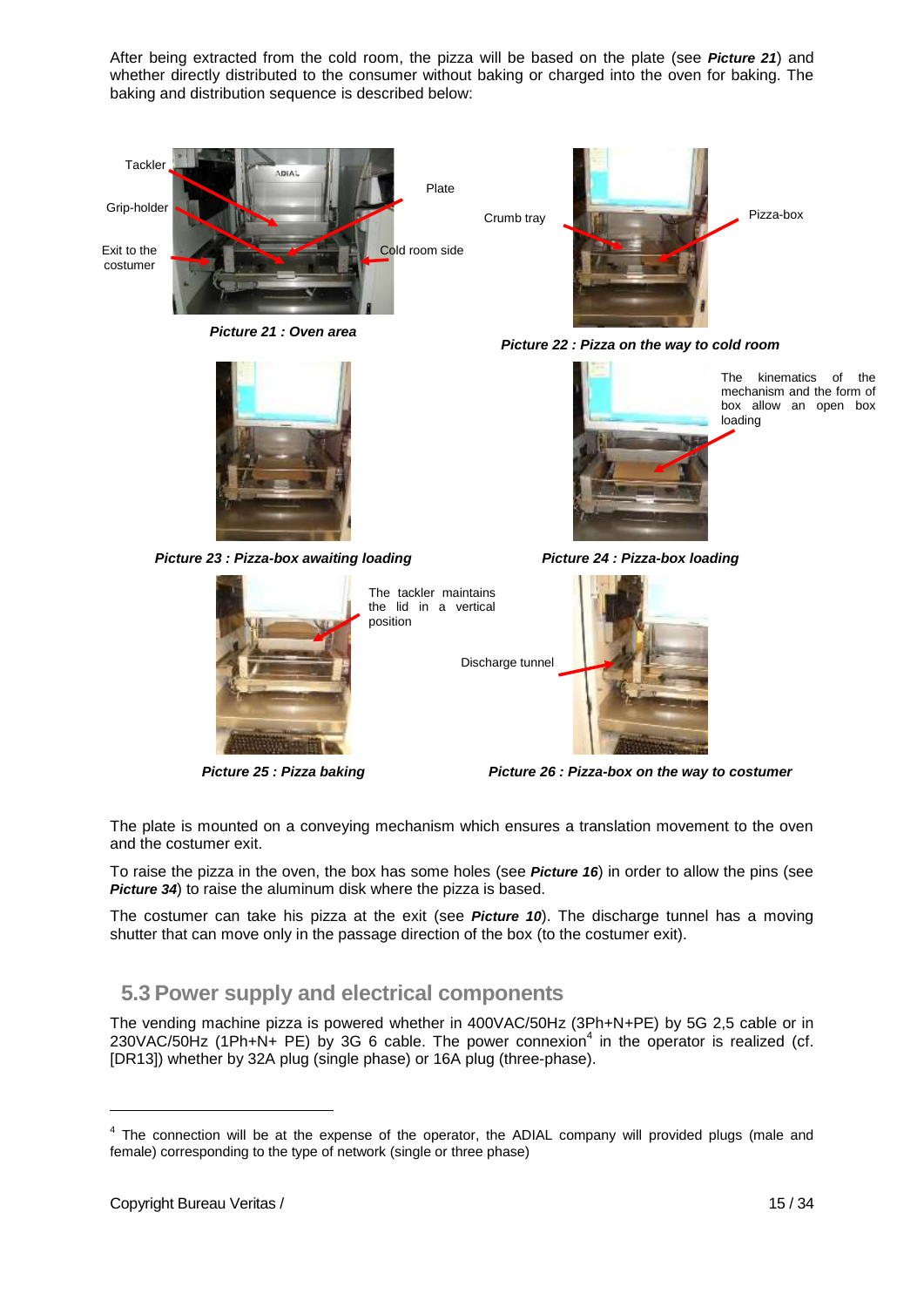The maximum power of the ARM is about 4.5kW for a 24A intensity in single phase and 8A in threephase. The oven has a maximum power of 2.2kW and the cold unit, 0.7 kW.

A disconnect-switch (see *[Picture](#page-11-3) 11*) in the electrical box allow to separate the electric power from the power supply and the output (downstream) of the inverter, and for all the poles.

All electric components (components<sup>2</sup>, change machine, bill acceptor, printer, costumer screen, control screen, inverter) have a «CE» marking.

Notices or marking of the change machine and bill acceptor refer to standards NF EN 60335 series (see [DR5]) and EN 60950 (see [DR7]). These standards specify electrical safety requirements for the use of commercial Vending Machine and information processing materials.

#### **5.4 On-Mode**

The vending machine has two operating modes which are:

#### **5.4.1 Operating mode**

Once, the vending machine is on duty (conservation parameters, baking temperature and supply in pizzas settings). Thanks to payment interface, the customers can pay their order (change machine, bill or credit card) and choose their pizza with touch keys and the customer screen (see *Picture 7*). The customer will take his pizza in the withdrawal window (see *[Picture](#page-10-0) 10*).

#### **5.4.2 Loading mode**

After the pizzas loading, this intermediate mode allows the operator to enlighten the pizzas location in the storage columns, expiration dates of pizzas (DLC $<sup>6</sup>$ ) thanks to the management computer system</sup> (control screen).

#### **5.4.3 Manual mode**

This mode is only suitable for the operator or to make adjustments or troubleshooting operations. The access to various functions of the manual mode can be restricted by passwords, according to the intervention level. It allows to control all movements of the different functions individually. These commands are selected and obtained by the control screen interface and a hold-to-run push button.

For the functions of the «summary» page, the action on the mouse is a hold-to-run action.

For the functions of the system page, the release of the action on the mouse initiates the movement.

#### **5.5 Protectors**

The Vending Machine has moving and fixed protectors.

#### **5.5.1 Moving protectors**

The cold room and baking area doors (see *[Picture](#page-9-3) 5*) form moving protectors which insure personal safety so that no movement (elevator, conveyance) can be accessible during a normal use. These doors have safety switches those contacts are associated with the Vending Machine operation.

#### **5.5.2 Fixed protectors**

The rear part of the baking area has a fixed protector (sheet) held in place by screws on the Vending Machine structure.

The sampling tunnel forms a fixed protector that protects the output of pizzas so that customers cannot touch the oven conveyor area with their hands. Moreover, a shutter closes the tunnel and thanks to its shape, its opening does not allow opening from the front side (costumer).

 $5$  Apart from the electronic cards designed and developed by the distributor.

<sup>6</sup> DLC : **D**ate **l**imite de **c**onsommation (expiry date for consumption)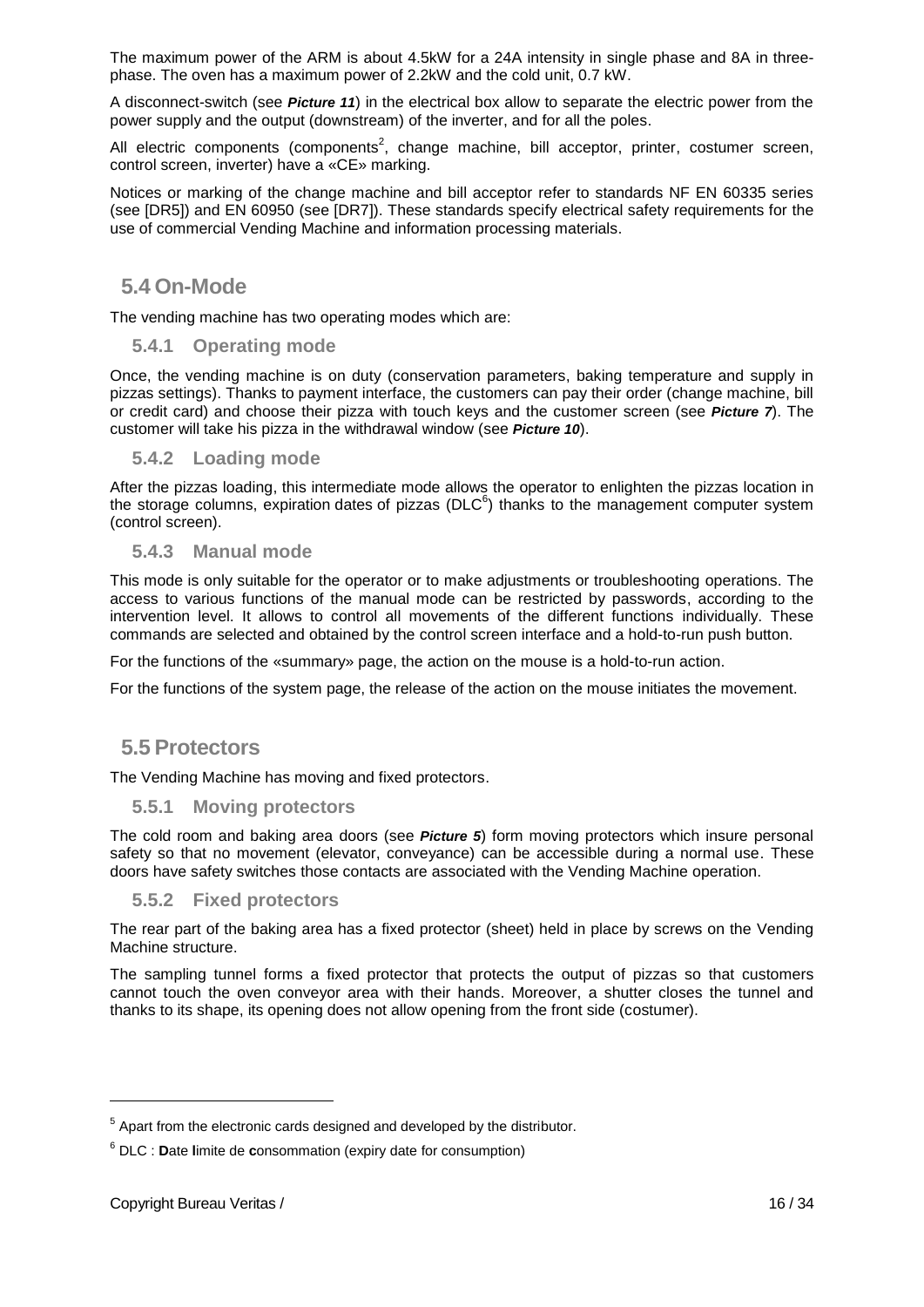The laminated glass protects the costumer screen and ensure a protection against the hazards of impact on the screen (vandalism or clods uncontrolled movement).

### **5.6 Control and protection devices**



*Picture 27 : Costumer order*

#### For payment orders, please see *[Picture](#page-10-1) 8*.

#### **5.6.2 Exploitation control**

For the Vending Machine use and the «loading» and «manual» mode, the Vending Machine has the following devices:

The control screen, the keyboard and the mouse (see *[Picture](#page-11-0) 14*)

A push button known as "safety button" that allows a manual control of the different movements (see § 5.4.3).



*Picture 28 : Safety button*

Some leds situated on chassis pillar, between 2 doors, indicate that the Vending Machine is in:

- **Off cycle** when the machine is at standstill.
- **Flashing cycle** when a cold room scanning is in progress.
- **Fixed cycle** when a complete cyle is in progress.



*Picture 29 : Indicators*

In the electric box (see *[Picture](#page-11-3) 11*), 2 indicators allow to know oven set temperature and the instantaneous oven and cold room temperatures.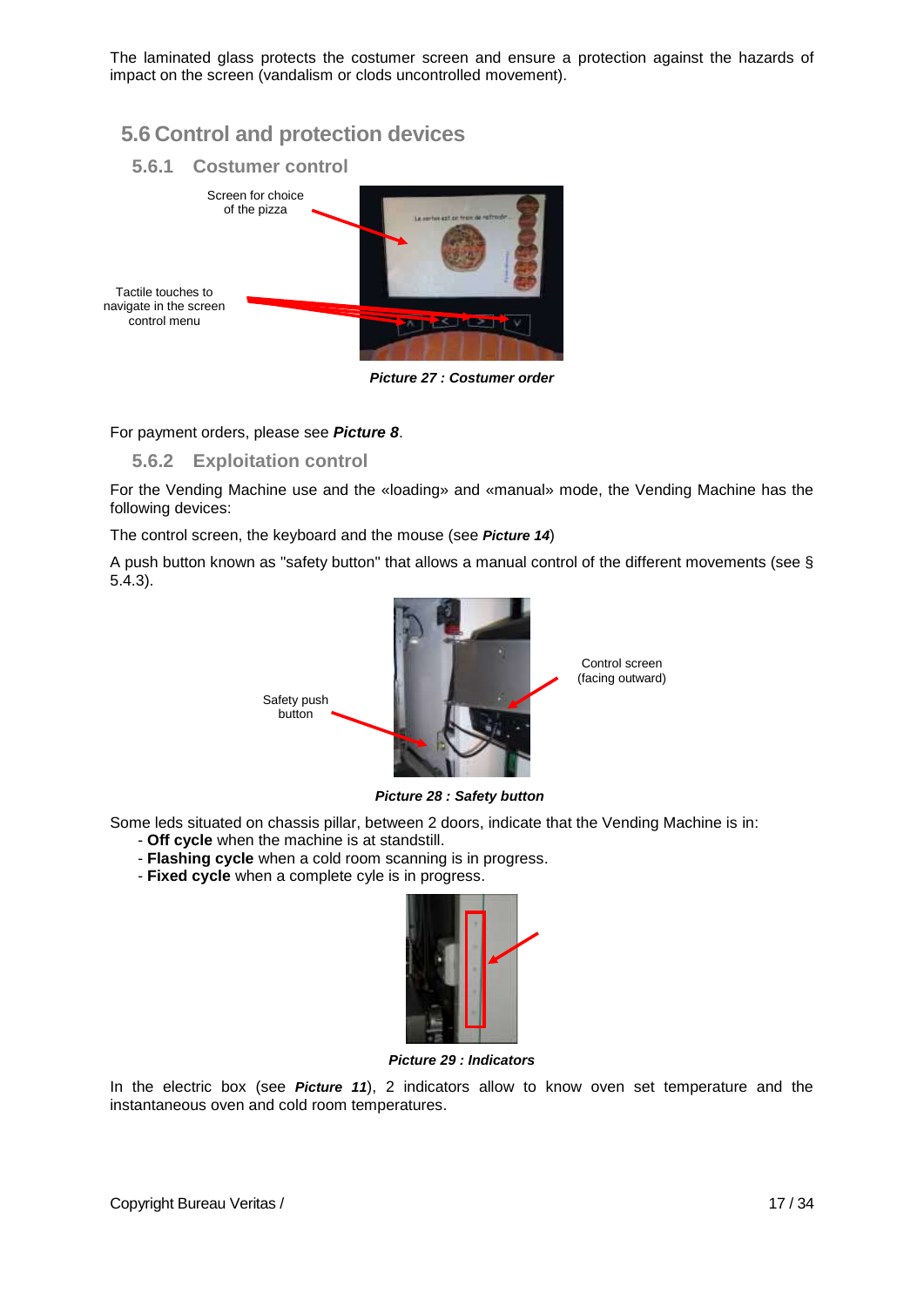

*Picture 30 : Temperature indicators*

#### <span id="page-17-0"></span>**5.6.3 Protection devices**

Secondary power supplies:

- A Switched-mode power supply (230VAC/24VDC) supplied by the inverter is protected upstream by a 10A single pole breaker and downstream by an 10A internal fuse,
- A transformer (230VAC / 24VAC) protected upstream by a 10A single pole breaker and downstream by an internal fuse.

Protection of different circuits:

- The inverter, the cold unit, the oven resistors, the lighting and the oven ventilation of 230VAC are protected by 10A circuit breakers 10A,
- The printer and the change machine of 24VDC are protected by 2A instantaneous fuses.

Control of baking, cold unit and power supply resistors (230VAC)

- 3 resistors with 3 static relays,
- The cold unit and the 230VAC power supply are respectively controlled by electromechanical contactors.

#### Motor protection

- The 24VDC motors are controlled and protected by the electronic cards drivers that control the intensity of microcontrollers.

#### Safety loop

- The safety loop is formed by two safety switches door (cold and hot) whose contacts supply the KM1 relay which ensure, thanks to its contacts, the following power cuts:
	- $\circ$  230VAC power supply for oven and cold unit, only during cold room door opening to avoid an excessive ice formation in the evaporator.
	- o 24VDC power suplly for all controls including all engines.

For manual operating mode (see 5.4.3), the "safety" button allows to exclude the safety doors.

#### **5.7 Security devices**

#### **5.7.1 Ground path**

To avoid risks of indirect contacts, equipotential connections are realized in the Vending Machine, cold unit and oven structure.

#### **5.7.2 Electrical connections**

In the oven, electric cables are of "high temperature" type in order to avoid risks of damage with temperature. (Voir *[Picture](#page-19-0) 34*)

#### **5.7.3 Cold unit**

The cold unit has a pressure switch that automatically cuts the group.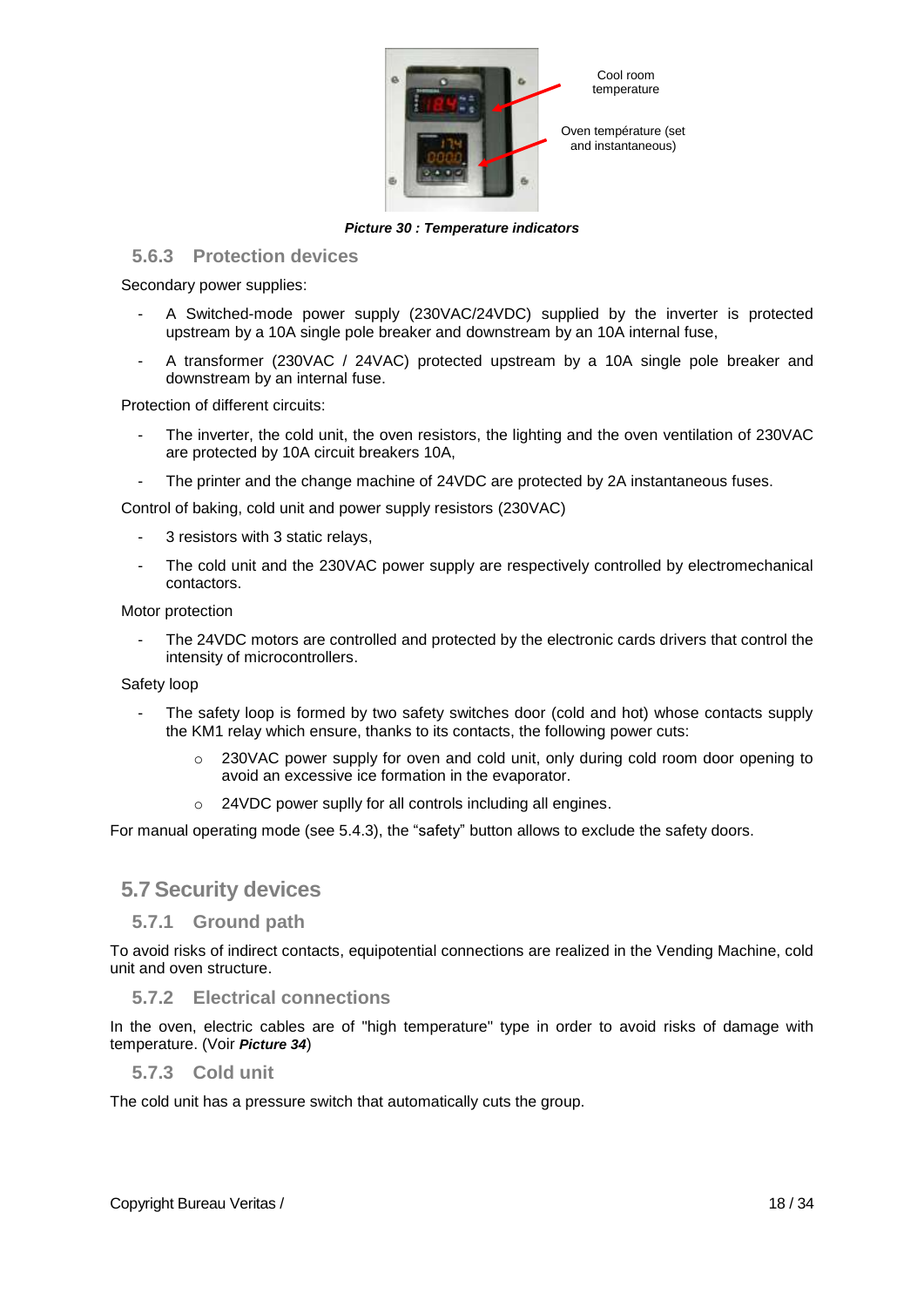#### **5.7.4 Oven**

The oven is equipped with a thermostat (T: 285°C) that directly cuts the oven and Vending Machine operation. Only the oven ventilation is insured.

### **5.8 Food hygiene**

#### **5.8.1 Distribution and parameters management and control**

#### **5.8.1.1 Distribution management and control**

The fresh pizzas have an expiry date that is indicated for each pizza at the computer interface during filling operations of the cold room. During the distribution to the consumer, if the date is exceeded, the operating system removes them on the customer interface and blocks their distribution. The operating interface allows viewing outdated ones, the corresponding lines in the cold room locations are red. The operator must remove outdated pizzas and replenish the cold room store.

#### **5.8.1.2 Parameters management and control**

The main food hygiene parameters are the conservation and baking temperatures.

Storage temperature

- In response to the decree of 09/05/95 (see [DR4]), the storage temperature for this food type is  $+4^{\circ}$ C maximum<sup>7</sup>. Sur. On the ADIAL Vending Machine, the storage temperature in the cold room is controlled +3°C maximum.
- The temperature is indicated on the screen (see *[Picture](#page-17-0) 30*), a record of temperature evolution will be continuously performed and be available on one of the control screen pages.
- If the temperature is out of the control range, an alarm will be sent to the operator (SMS, email).
- If the room temperature is above 4°C for 1 hour, the distribution is blocked. The intervention of the operator is required to control the Vending Machine and the pizzas. He will check the respect of hygienic conditions and then decide to withdraw the products or to place on sale again.

#### Baking temperature

- In response to the requirements of the decree of 05/09/95 (see [DR4]), the temperature of meals delivered hot to the consumer must be above +63°C.
- In order to reach this temperature for meals distributed hot, ADIAL Company (cf. [DR8]) indicates that the baking temperature should be 220°C for 180s of baking time. Through the menu pages, the control interface allows to adjust the temperature and time set points.
- The temperature is indicated on the screen (see *Picture 30*), a record of temperature evolution will be continuously performed and be available on one of the control screen pages.

<sup>&</sup>lt;u>ta de la condice de la condice de la condice de magno de la condice de la température pendant une</u><br>Terma de la température de la condant une person de la température pendant une courte période peut présenter un risque microbien pour le consommateur, tel que :

Denrées animales ou végétales cuites ou précuites, prêtes à l'emploi, non stables à température ambiante ; préparations froides non stables à base de denrées animales, notamment les viandes froides, les pâtes farcies, les sandwiches, les salades composées et les fonds de sauce ; produits transformés non stables à base de viande ; abats, volailles, lapins ; découpes de viandes ; produits de la pêche fumés ou saumurés non stables ; préparations non stables à base de crème ou d'œuf (pâtisseries à la crème, crèmes pâtissières, entremets) ; lait cru, produits frais au lait cru, crème Chantilly non stable ; fromages découpés ou râpés préemballés ; végétaux crus prédécoupés et leurs préparations ; jus de fruits ou de légumes crus de pH supérieur à 4,5 ; produits décongelés ; produits non stables en distributeur automatique.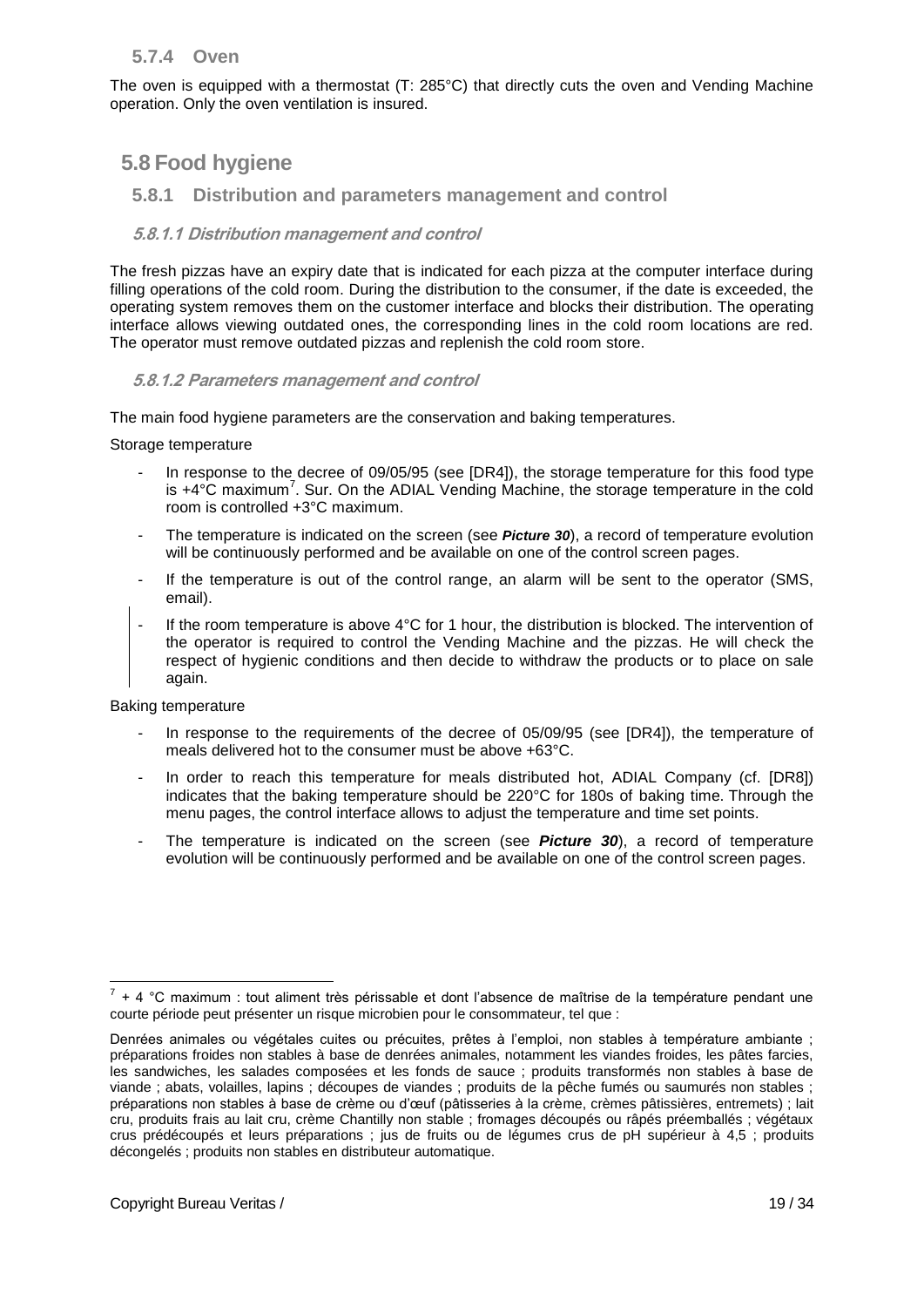- If the baking temperature doesn't reach the target value  $(220^{\circ}C)$ , the hot distribution is blocked, an alarm will be sent to the operator (SMS, email).
- To control the baking pizza temperature, ADIAL Company provides a thermometer to allow the operator to check if the delivered pizzas are at +63°C. During the baking temperature tests, the baked pizza was at +66°C (see *[Picture](#page-19-1) 32*).



<span id="page-19-1"></span>

*Picture 31 :Thermometer Picture 32 : Temperature control*

#### *Remarque 1*

The Vending Machine is provided with a remote connection system (see § 4.2.4.5.2), the operator can follow in real time the status of Vending Machine and products in the store.

#### *Remarque 2*

ADIAL company developed a "HACCP manual writing guide" document (see [DR11]) in order to allow the operators to know and apply hygiene rules for ready cooked dishes distribution. This document meets the requirements of the hygiene package after the European regulations on food products safety.

Moreover, before the Vending Machine commissioning, the operator receives training course, formalized through the document "Pizza Vending Machine management training course" document. (See [DR13])

#### **5.8.2 Cleaning**

The HACCP notice (cf. [\[DR8\]\)](#page-4-2) and manual (cf. [\[DR10\]\)](#page-4-3) indicate and advocate the cleaning types to use. For the oven area, no cleaning products will be used in order to prevent the risk of fire or poisoning.

In order to facilitate the oven cleaning, the breastplate and the ribbon can be unmounted (screw fastening) to remove the oven casing. The clamp holder (see *[Picture](#page-14-0) 21* and *[Picture](#page-19-2) 33*) can be also be removed by loosening 2 butterfly knurls.

Cleanings are realized with dry cloths, by suction, with a damp sponge and a dry air cylinder.

<span id="page-19-0"></span>pizzas

<span id="page-19-2"></span>

*Picture 33 : Oven view (high position tackler) Picture 34 : Oven view (cleaning elements* 



*unmounted)*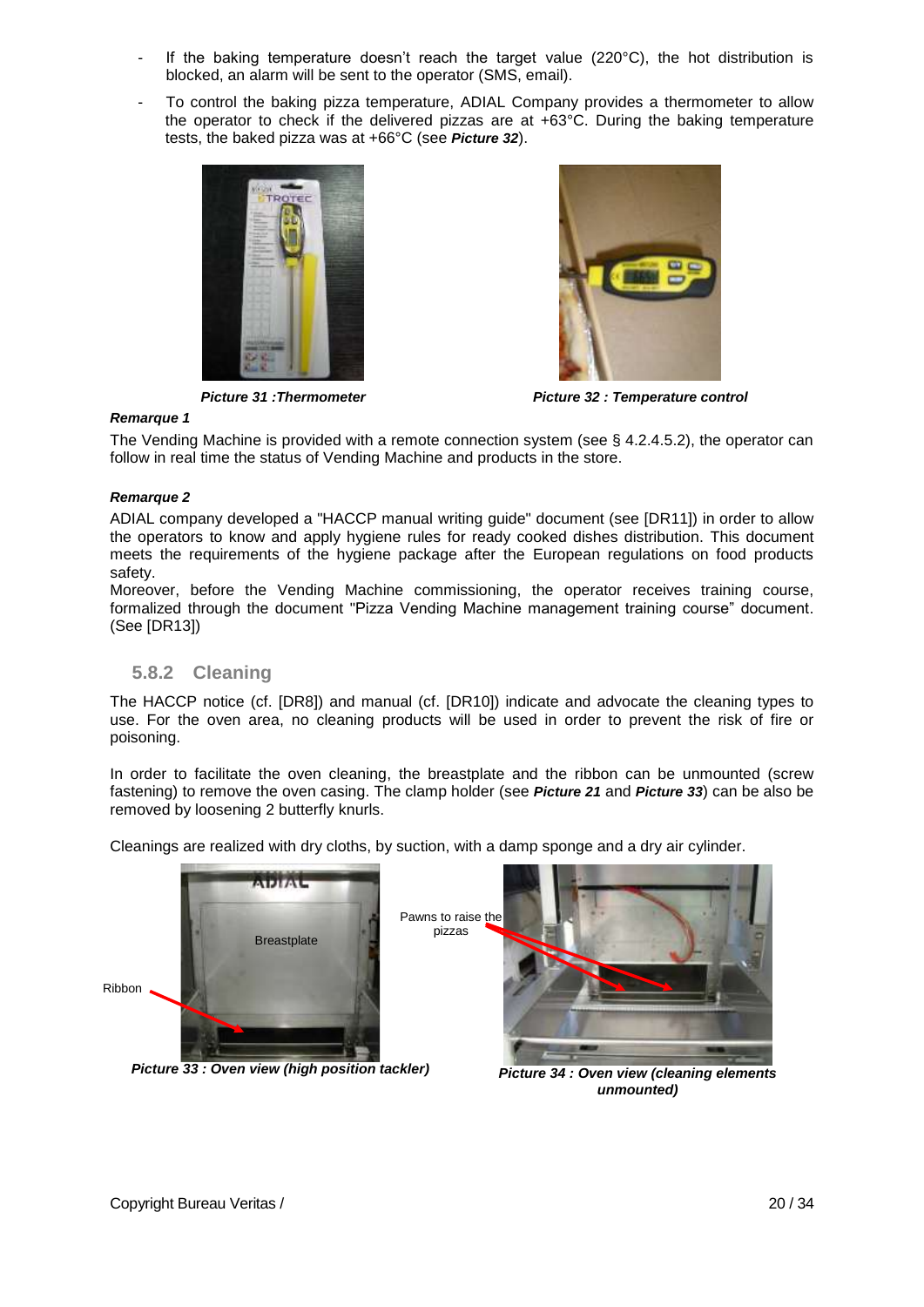

*Picture 35 : Unmounted clamp holder*

## **6. Compliance audit**

### **6.1 Machine directive 2006/42/CE**

The table below allows you to specify the position of the machine compared with the essential health and safety requirements for the design and construction of the machines.

Notices are formulated by:

- "**C**" Compliant;
- "**NC**" Non compliant;
- "**SO**" Not applicable;
- "**NE**" Non-evaluated;
- "**NP**" Not taken into account.

#### **ESSENTIAL SAFETY AND HEALTH REQUIREMENTS – DIRECTIVE 2006/42/CE**

|          | <b>Theme</b>                                       | <b>Articles</b> | Opinion      | $\mathsf{N}^\circ$ | Non-compliances description |
|----------|----------------------------------------------------|-----------------|--------------|--------------------|-----------------------------|
|          | <b>General remarks</b>                             |                 |              |                    |                             |
|          | Security Integration                               | 1.1.2           | $\mathbf{C}$ |                    |                             |
|          | Materials and products                             | 1.1.3           | $\mathbf{C}$ |                    |                             |
| Lighting |                                                    | 1.1.4           | $\mathbf{C}$ |                    |                             |
|          | Design for handling                                | 1.1.5           | C            |                    |                             |
|          | Ergonomics                                         | 1.1.6           | $\mathbf{C}$ |                    |                             |
|          | Operating positions                                | 1.1.7           | $\mathbf{C}$ |                    |                             |
| Seating  |                                                    | 1.1.8           | <b>SO</b>    |                    |                             |
|          | <b>Control systems</b>                             |                 |              |                    |                             |
|          | reliability<br>of<br>Safety and<br>control systems | 1.2.1           | $\mathbf{C}$ |                    |                             |
|          | Control devices                                    | 1.2.2           | $\mathbf{C}$ |                    |                             |
| Starting |                                                    | 1.2.3           | $\mathbf{C}$ |                    |                             |
| Stopping |                                                    | 1.2.4           | $\mathbf{C}$ |                    |                             |
|          | Normal stop                                        | 1.2.4.1         | $\mathbf{C}$ |                    |                             |
|          | Operational stop                                   | 1.2.4.2         | <b>SO</b>    |                    |                             |
|          | Emergency stop                                     | 1.2.4.3         | <b>SO</b>    |                    |                             |
|          | Assembly<br>of<br>machinery                        | 1.2.4.4         | <b>SO</b>    |                    |                             |

Copyright Bureau Veritas / 21 / 34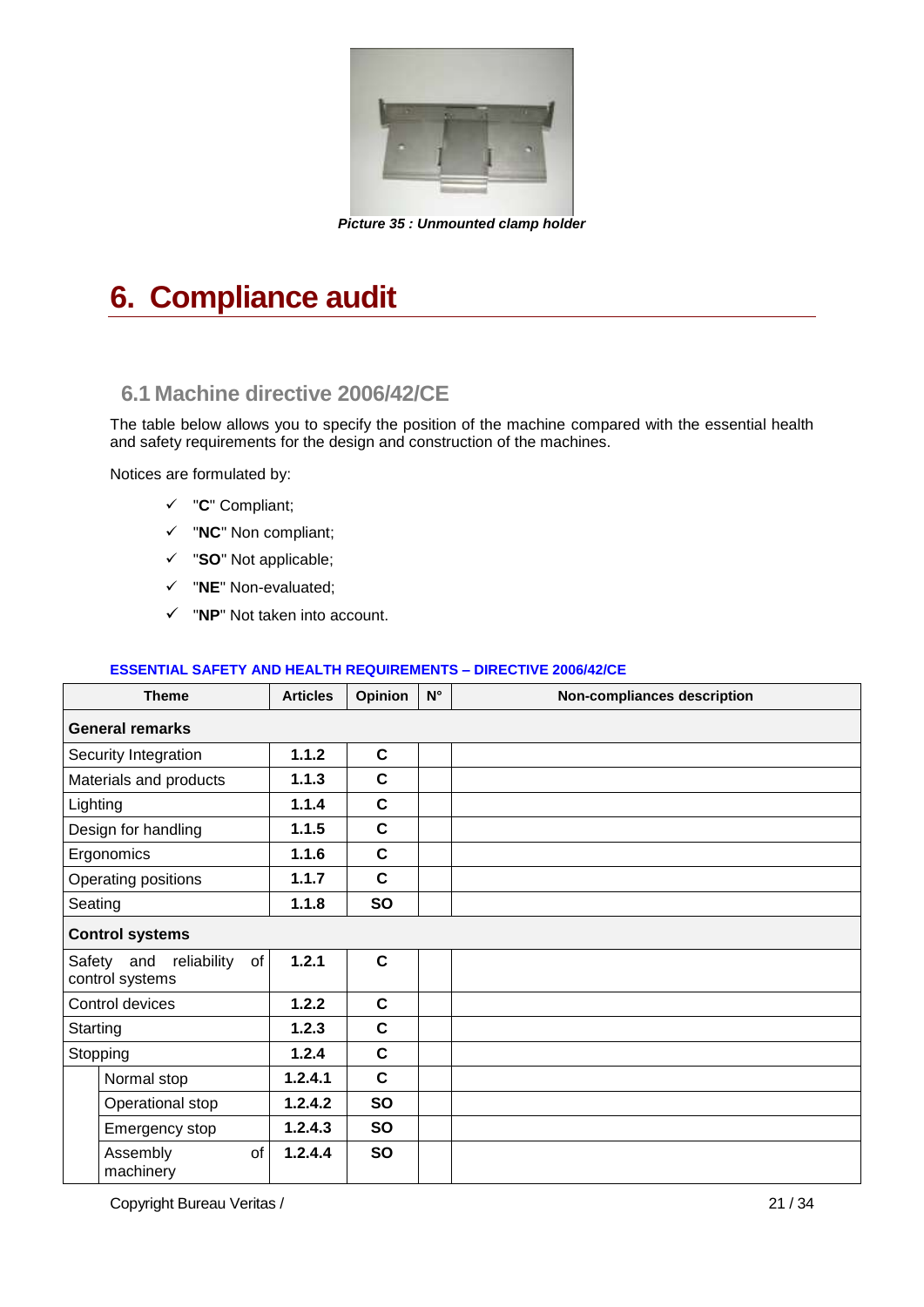| <b>Theme</b>                                                    | <b>Articles</b> | Opinion     | $N^{\circ}$ | Non-compliances description                                                                                                     |
|-----------------------------------------------------------------|-----------------|-------------|-------------|---------------------------------------------------------------------------------------------------------------------------------|
| Selection<br>of<br>control<br>or<br>operating modes             | 1.2.5           | $\mathbf c$ |             |                                                                                                                                 |
| Failure of the power supply                                     | 1.2.6           | $\mathbf c$ |             |                                                                                                                                 |
| Protection against mechanical hazards                           |                 |             |             |                                                                                                                                 |
| Risk of loss of stability                                       | 1.3.1           | $\mathbf c$ |             |                                                                                                                                 |
| Risk of break-up<br>during<br>operation                         | 1.3.2           | <b>NE</b>   |             | Not evaluated only for the protective glass in front of the<br>screen. The supplier must provide the corresponding<br>features. |
|                                                                 |                 |             |             | <b>NOTA</b>                                                                                                                     |
|                                                                 |                 |             |             | The NF EN 60335-2-75 standard specifies the following<br>minimum data:                                                          |
|                                                                 |                 |             |             | The impact energy of 0.5 J is applied in the maintenance<br>area. In the user area, the value is increased to 1.0 J.            |
| Risks due to<br>falling<br>or<br>ejected objects                | 1.3.3           | <b>SO</b>   |             |                                                                                                                                 |
| due<br><b>Risks</b><br>to<br>surfaces.<br>edges or angles       | 1.3.4           | $\mathbf c$ |             |                                                                                                                                 |
| Risks related to combined<br>machinery                          | 1.3.5           | <b>SO</b>   |             |                                                                                                                                 |
| Risks related to variations<br>in operating conditions          | 1.3.6           | <b>SO</b>   |             |                                                                                                                                 |
| Risks related to moving<br>parts                                | 1.3.7           | $\mathbf C$ |             |                                                                                                                                 |
| Choice of protection against<br>risks caused by moving<br>parts | 1.3.8           | $\mathbf c$ |             |                                                                                                                                 |
| Moving<br>transmission<br>parts                                 | 1.3.8.1         | $\mathbf c$ |             |                                                                                                                                 |
| Moving parts directly<br>involved in the work<br>process        | 1.3.8.2         | $\mathbf c$ |             |                                                                                                                                 |
| related to<br><b>Risks</b><br>uncontrolled movements            | 1.3.9           | <b>SO</b>   |             |                                                                                                                                 |
| Required characteristics of guards and protection device        |                 |             |             |                                                                                                                                 |
| General requirements                                            | 1.4.1           | $\mathbf c$ |             |                                                                                                                                 |
| Requirements<br>related<br>to<br>fixed guard                    | 1.4.2.1         | $\mathbf c$ |             |                                                                                                                                 |
| Requirements<br>for interlocking<br>movable<br>guards device    | 1.4.2.2         | $\mathbf c$ |             |                                                                                                                                 |
| Requirements for adjustable<br>guards restricting access        | 1.4.2.3         | <b>SO</b>   |             |                                                                                                                                 |
| Requirements for protection<br>devices                          | 1.4.3           | $\mathbf c$ |             |                                                                                                                                 |
| <b>Risks due to other hazards</b>                               |                 |             |             |                                                                                                                                 |
| Electricity supply                                              | 1.5.1           | $\mathbf c$ |             |                                                                                                                                 |
| Static electricity                                              | 1.5.2           | $\mathbf c$ |             |                                                                                                                                 |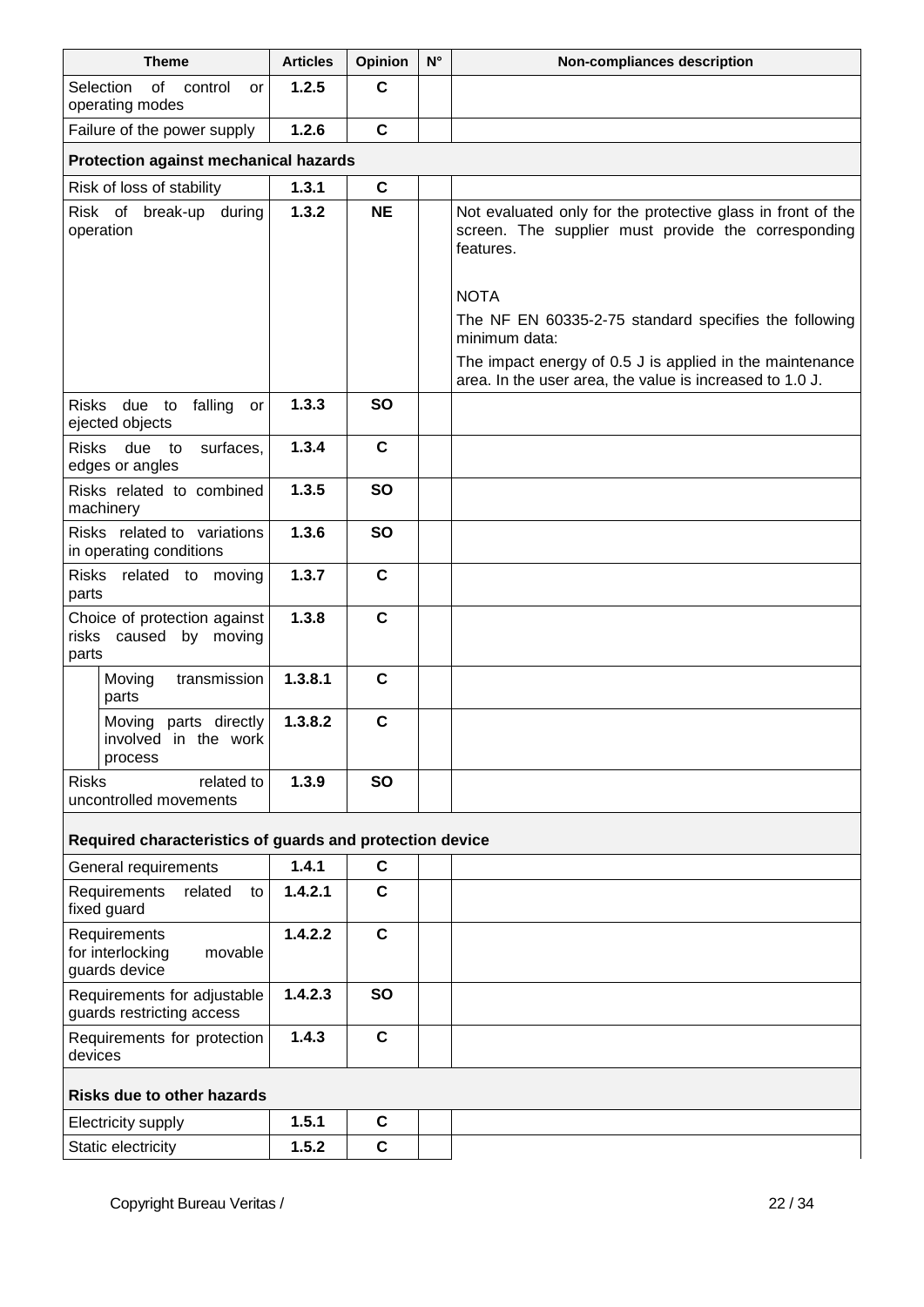|           | <b>Theme</b>                                                    | <b>Articles</b> | Opinion      | $N^{\circ}$ | <b>Non-compliances description</b> |
|-----------|-----------------------------------------------------------------|-----------------|--------------|-------------|------------------------------------|
|           | Energy supply other than<br>electricity                         | 1.5.3           | <b>SO</b>    |             |                                    |
|           | Errors of fitting                                               | 1.5.4           | $\mathbf c$  |             |                                    |
|           | Extreme temperatures                                            | 1.5.5           | $\mathbf c$  |             |                                    |
| Fire      |                                                                 | 1.5.6           | $\mathbf{C}$ |             |                                    |
|           | Explosion                                                       | 1.5.7           | <b>SO</b>    |             |                                    |
| Noise     |                                                                 | 1.5.8           | <b>NE</b>    |             |                                    |
|           | Vibrations                                                      | 1.5.9           | <b>SO</b>    |             |                                    |
|           | Radiation                                                       | 1.5.10          | $\mathbf C$  |             |                                    |
|           | <b>External radiation</b>                                       | 1.5.11          | <b>NE</b>    |             |                                    |
|           | Laser radiation                                                 | 1.5.12          | <b>SO</b>    |             |                                    |
|           | Emissions<br>of<br>hazardous<br>materials and substances        | 1.5.13          | $\mathbf{C}$ |             |                                    |
|           | Emissions<br>of hazardous<br>materials and substances           | 1.5.14          | <b>SO</b>    |             |                                    |
| falling   | Risk of slipping, tripping or                                   | 1.5.15          | <b>SO</b>    |             |                                    |
| Lightning |                                                                 | 1.5.16          | C            |             |                                    |
|           | <b>Maintenance</b>                                              |                 |              |             |                                    |
|           | Machinery maintenance                                           | 1.6.1           | $\mathbf c$  |             |                                    |
|           | Access to operating position<br>and servicing points            | 1.6.2           | $\mathbf c$  |             |                                    |
|           | Isolation of energy sources                                     | 1.6.3           | C            |             |                                    |
|           | Operator intervention                                           | 1.6.4           | $\mathbf c$  |             |                                    |
|           | Cleaning of internal parts                                      | 1.6.5           | <b>SO</b>    |             |                                    |
|           | <b>Information</b>                                              |                 |              |             |                                    |
|           | Information and warnings<br>on the machinery                    | 1.7.1           | $\mathbf c$  |             |                                    |
| devices   | Information and information                                     | 1.7.1.1         | C            |             |                                    |
|           | Warning devices                                                 | 1.7.1.2         | $\mathbf c$  |             |                                    |
|           | Warning of residual risks                                       | 1.7.2           | $\mathbf c$  |             |                                    |
|           | Marking of machinery                                            | 1.7.3           | $\mathbf c$  |             |                                    |
|           | Instructions                                                    | 1.7.4           |              |             |                                    |
|           | General principles for<br>drafting<br>the<br>of<br>instructions | 1.7.4.1         | $\mathbf c$  |             |                                    |
|           | Contents<br>of<br>the<br>instructions                           | 1.7.4.2         | $\mathbf c$  |             |                                    |
|           | Sales literature                                                | 1.7.4.3         | <b>NE</b>    |             |                                    |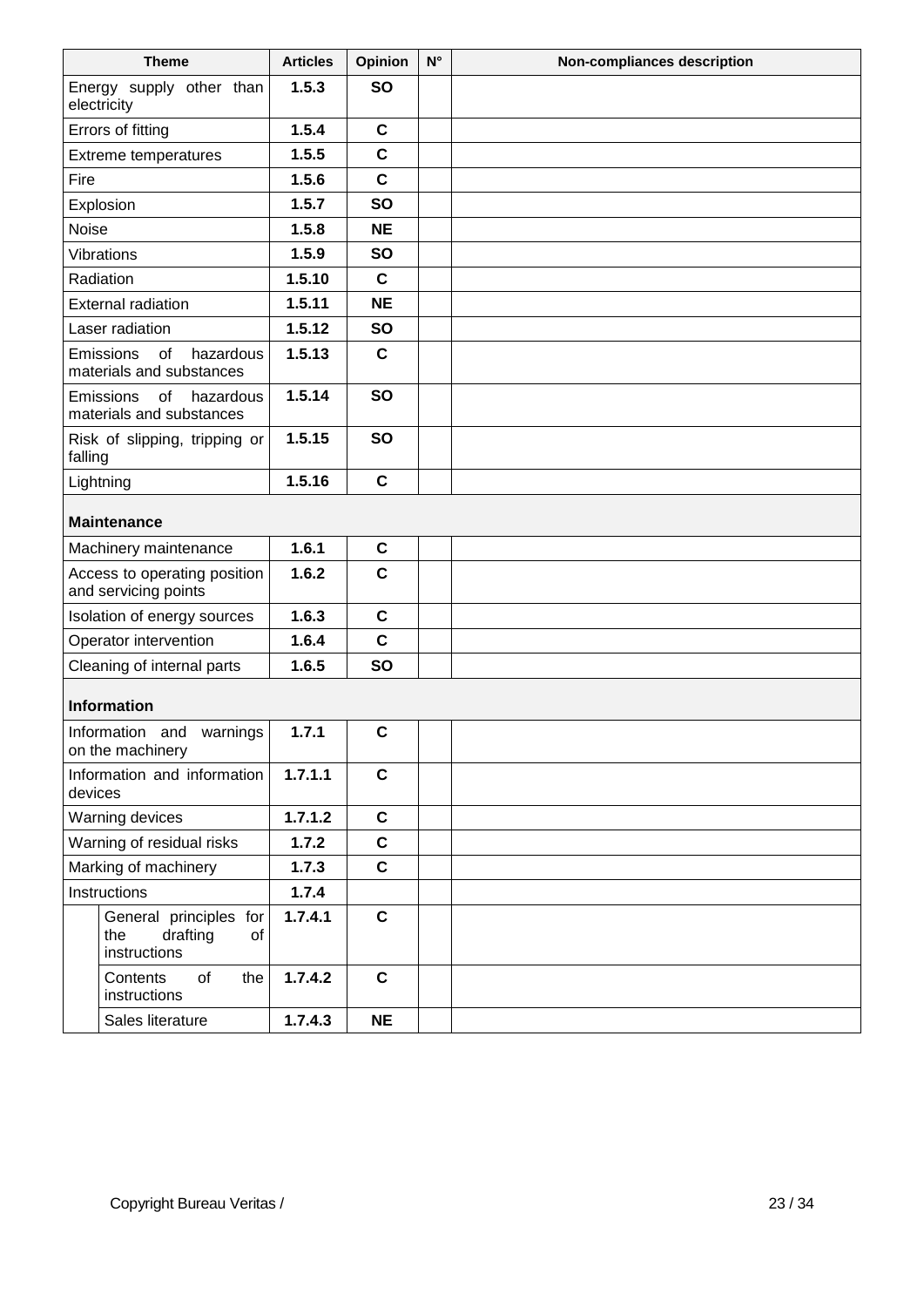#### **SUPPLEMENTARY ESSENTIAL HEALTH AND SAFETY REQUIREMENTS FOR CERTAIN CATEGORIES OF MACHINERY – DIRECTIVE 2006/42/CE**

| <b>Themes</b>                                                                         | <b>Articles</b> | <b>Opinion</b> | $\mathsf{N}^\circ$ | <b>Nonconformities description</b> |
|---------------------------------------------------------------------------------------|-----------------|----------------|--------------------|------------------------------------|
| Requirements for certain categories of machinery                                      |                 |                |                    |                                    |
| Foodstuffs machinery and 2.1<br>machinery for cosmetics or<br>pharmaceutical products |                 |                |                    |                                    |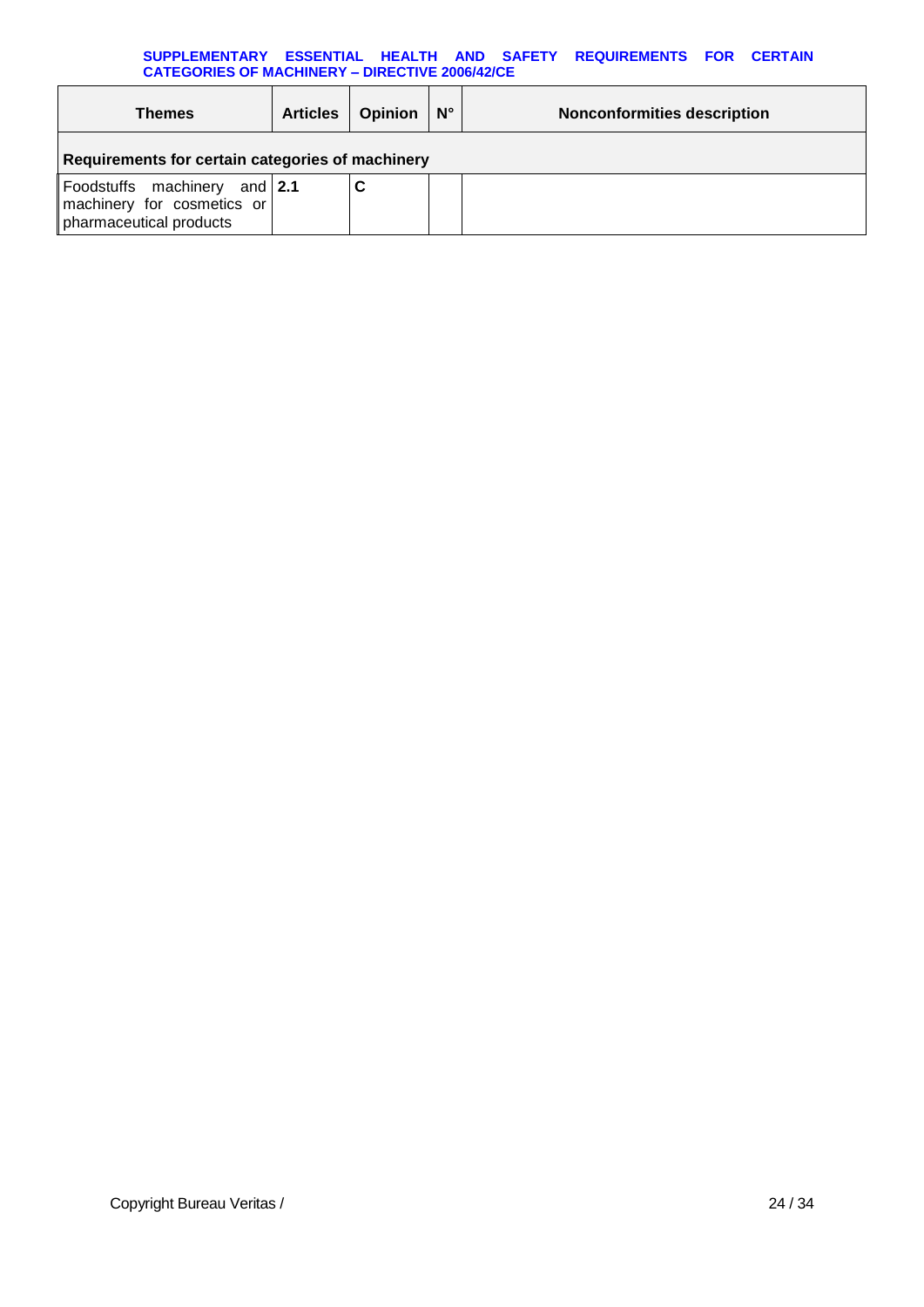### **6.2 EMC Directive 2004/108/CE**

#### **6.2.1 Warning**

The respect of these rules of the art allows to significantly reduce the risks due to the most current EMC problems.

Thus the approach taken to such assistance in assessing the compliance with EMC Directive 2004/108/EC is to verify the compliance with the EMC «rules of art» regarding the components installation and wiring of the equipment. This assumes that all components affecting EMC performance have an EC marking.

The non-compliance with these «rules of art» does not necessarily implies a non-compliance with the essential requirements of the EMC Directive, but implies to perform validation tests.

#### **6.2.2 Definition**

The objective of this chapter is to clarify certain themes as:

- $\checkmark$  Low-frequencies disturbances «LF»:
	- Frequency range:  $0 \leq$  Frequency  $\leq$  1 to 5 MHz. The low-frequency disturbances «LF» are most of the time in the form of CHANNEL (cables…)
	- $\triangleright$  Duration: Often long (dozens of ms). In some cases, the phenomenon may be permanent (harmonic).
	- $\triangleright$  Energy: The energy can be significant and cause interconnected devices malfunction or destruction.
- High-frequencies disturbances «HF»:
	- Frequency range: Frequency > 5 MHz. The high-frequency disturbances «HF» are most of the time in the form of RAYON (air…)
	- $\triangleright$  Duration: HF Impulsions. The rise time of the pulse is less than 10 ns. This may appear permanently (rectifiers, clocks ...)
	- $\triangleright$  Energy: The energy is, most of the time, low and can cause surrounding materials malfunction.
- Sensitive and disruptive materials:

| <b>Sensitive</b>                                                                                                                                                                                               | <b>Disruptives</b>                                                                                                                                                                                                                                                                           |
|----------------------------------------------------------------------------------------------------------------------------------------------------------------------------------------------------------------|----------------------------------------------------------------------------------------------------------------------------------------------------------------------------------------------------------------------------------------------------------------------------------------------|
| - Programmable Automatons (PAI)<br>- Electronic cards<br>- Regulators<br>- Cables connected to these elements:<br>inputs and outputs such as detectors,<br>sensors, measures probes<br>- Analog signals cables | - Box transformers<br>- Contactors, circuit breakers<br>- Fuses<br>- Switch Mode Power Supplies<br>- Frequency Converters<br>- Speed controller<br>- Switching power supply<br>- Microprocessor clocks<br>- Cables connected to these elements<br>- Supply lines<br>- Overall 'power' cables |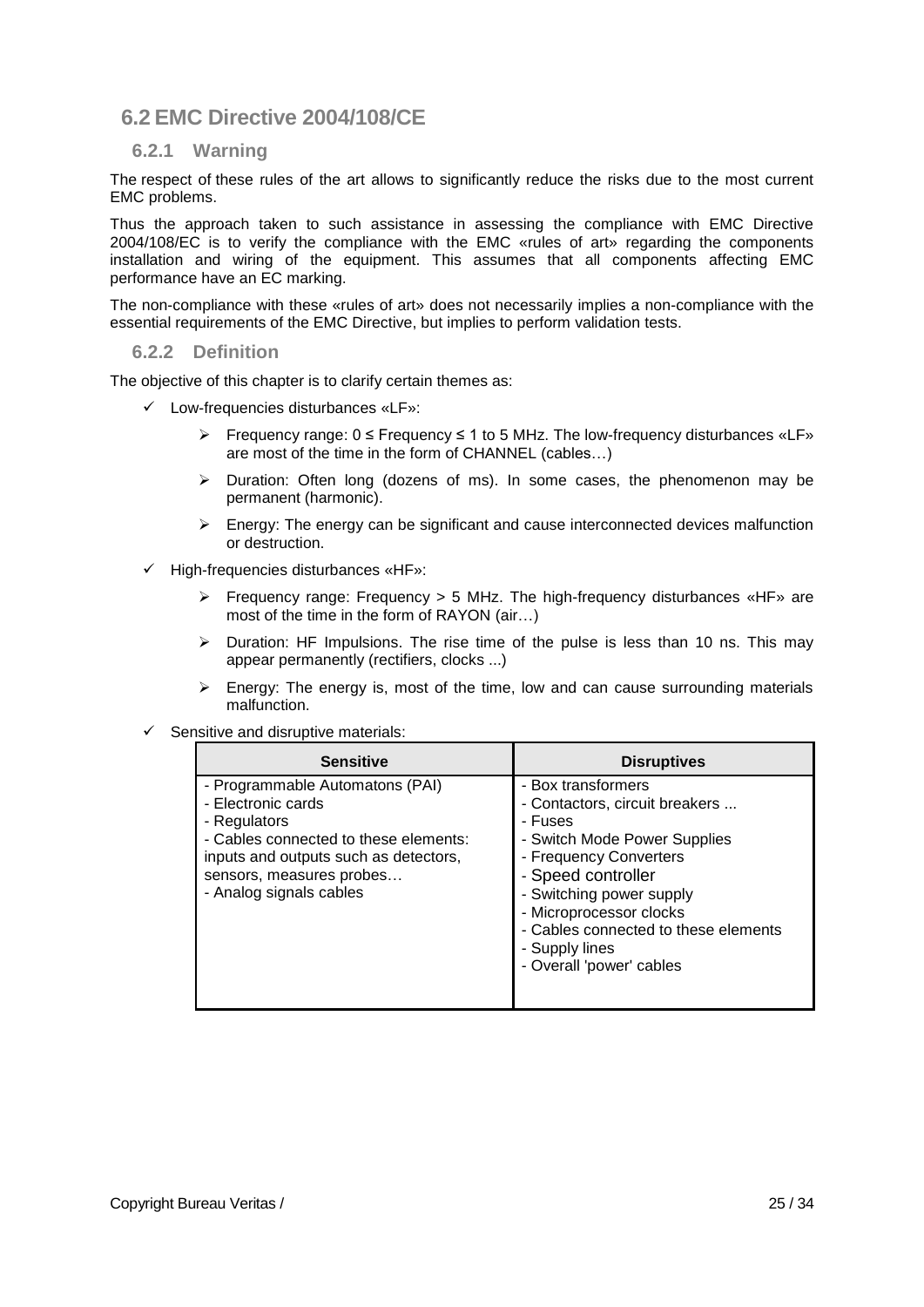$\checkmark$  Sensitive and disruptive signals :

| <b>Signal</b>     | signals conveyed or connected materials                                                                                                                        |
|-------------------|----------------------------------------------------------------------------------------------------------------------------------------------------------------|
| Sensitive         | - Low level analog output circuits, sensors<br>- Measuring circuits (probes, sensors )                                                                         |
| Low sensitive     | - Control circuits on resistive charge<br>- Low level digital circuits (bus )<br>- Control circuits on resistive charge<br>- Low level digital circuits (bus ) |
| Low disruptive    | - Control circuit of inductive charge (relays, contactors,<br>coils, inverters) with suitable protection<br>- Alternative power supplies                       |
| <b>Disruptive</b> | - Welding machines<br>- Overall power circuits<br>- Electronic converters, SMPS                                                                                |

**6.2.3 Description of the equipment**

Please see chapters [\[DR19\]](#page-5-1) and **Erreur ! Source du renvoi introuvable.** for more details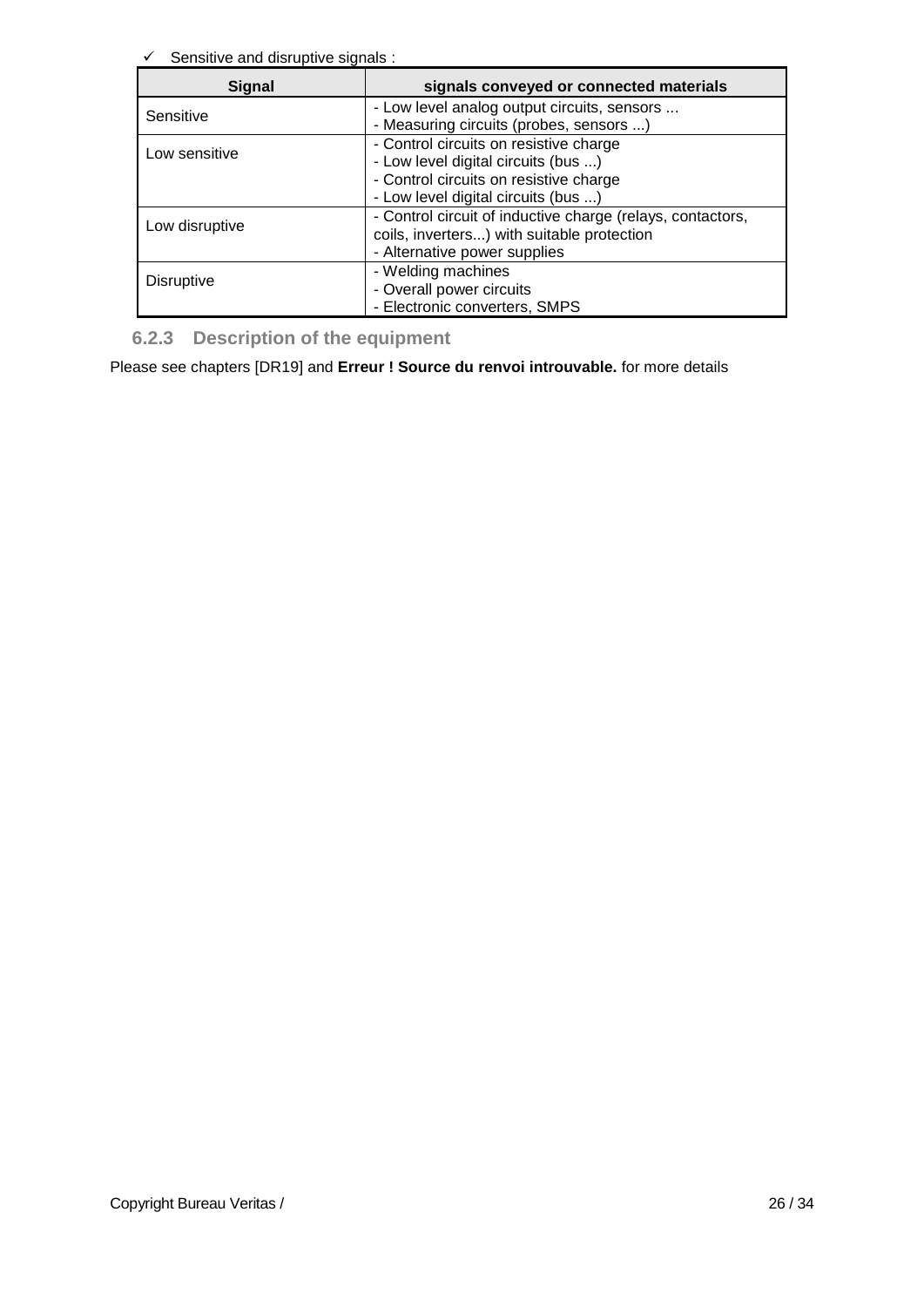#### **6.2.4 EMC Compliance assessment**

All components are EC marked, the compliance with the EMC 2004/108/EC Directive is evaluated according to the rules of art as indicated in the table below.

Opinions are expressed by "**C**" (compliant), "**NC**" (not compliant), "**NA**" (not applicable) "**NE**" (not estimated), "**NP**" (not included).

Where a non-compliance is detected, the detailed justification of the non-compliance is indicated in the "Non-compliance description". This justification allows to undertake remove actions on such non-compliance.

The note "Not Evaluated" (NE) is used when the corresponding verification was impossible:

- by inaccessibility,
- by lack of relevant technical documentation or information

| « Rules of the art »                                                                                                                                                                                                                 | Opinion   N° |  | Non-compliance description                  |  |
|--------------------------------------------------------------------------------------------------------------------------------------------------------------------------------------------------------------------------------------|--------------|--|---------------------------------------------|--|
| <b>Components appliance</b>                                                                                                                                                                                                          |              |  |                                             |  |
| All components are EC marked                                                                                                                                                                                                         | C            |  |                                             |  |
| l Mass network                                                                                                                                                                                                                       |              |  |                                             |  |
| For a building, all the metal structures must be<br>interconnected to the mass network (structural steelwork,<br>welded concrete, pipes and metal pipes, conduits,<br>conveyors, metal window frames, gratings )                     | <b>SO</b>    |  |                                             |  |
| For a machine, all the metal structures of the same<br>equipment must be interconnected together (cabinets, mass)<br>plane plate of cabinet base, conduits, pipes and ducts, metal<br>structures and built of the machine, engine ). | C            |  |                                             |  |
| For a machine, the local mass network must be connected to<br>the site mass network (if on-site verification) by maximal<br>spreading and multiplying connections.                                                                   | <b>NE</b>    |  | Must be realized during onsite installation |  |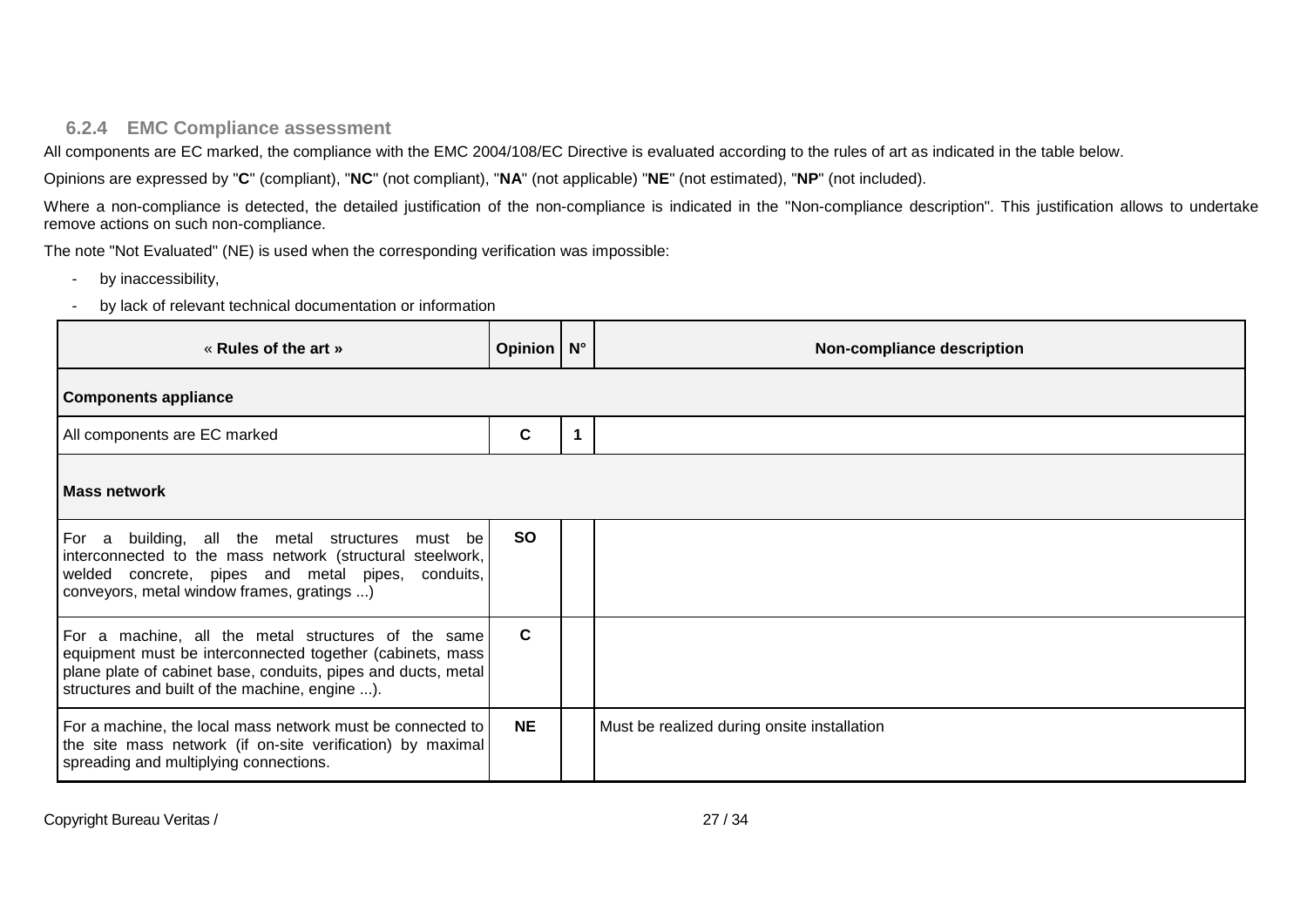| « Rules of the art »                                                                                                                                                       | Opinion   N° | Non-compliance description                |
|----------------------------------------------------------------------------------------------------------------------------------------------------------------------------|--------------|-------------------------------------------|
| Each cabinet has a plane plate of cabinet base (unpainted).                                                                                                                | C            |                                           |
| The metal mass of components and of components mounted<br>in the cabinet are directly bolted onto the mass plane plate.                                                    | C            |                                           |
| In case of disruptive HF equipment, the mass connections<br>are provided by braids and not yellow-green conductors.                                                        | <b>SO</b>    | There is no disruptive HF material > 5Mhz |
| The length of mass connections is as short as possible.                                                                                                                    | C            |                                           |
| The length (m) of the mass cable is less than $10/$ f (MHz)                                                                                                                | C            |                                           |
| The cable trays (conduits) are bolted together and on<br>cabinets.                                                                                                         | <b>SO</b>    |                                           |
| <b>Supply</b>                                                                                                                                                              |              |                                           |
| Devices supplies are wired in wye from the power source.                                                                                                                   | $\mathbf c$  |                                           |
| Supplies of highly disruptive materials are separated from<br>supplies of highly sensitive materials.                                                                      | $\mathbf c$  |                                           |
| The disruptive materials are closer as possible to the source<br>(power supply, generator ) and more sensitive ones as far<br>as possible when powered by a single source. | $\mathbf{C}$ |                                           |
| The frame of transformers is mounted metal to metal on a<br>conductive mass plane.                                                                                         | C            |                                           |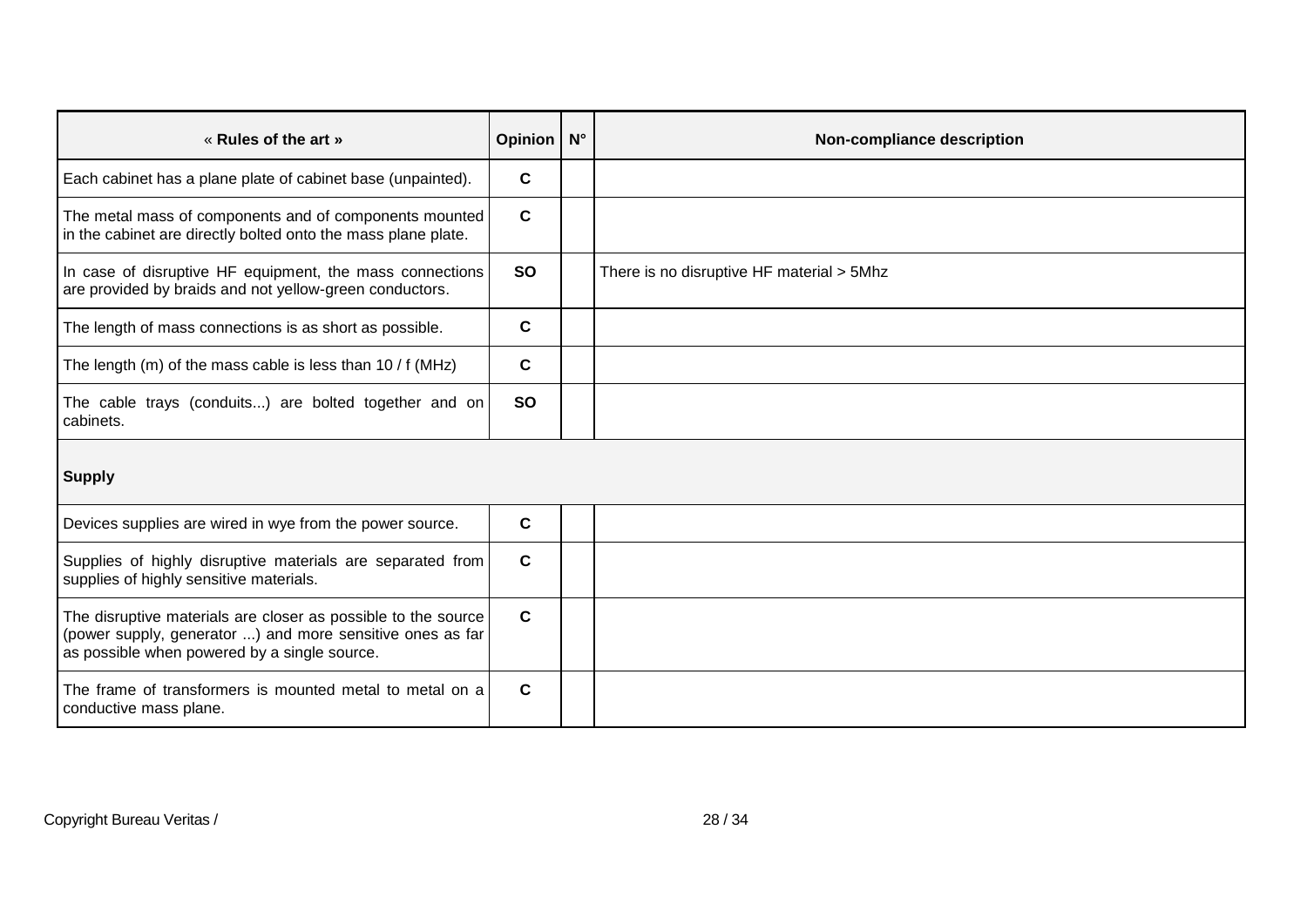| « Rules of the art »                                                                                                        | Opinion N°  |  | Non-compliance description |  |  |  |
|-----------------------------------------------------------------------------------------------------------------------------|-------------|--|----------------------------|--|--|--|
| <b>Cabinets</b>                                                                                                             |             |  |                            |  |  |  |
| Disruptive cables are filtered as soon as the entry into the<br>cabinet.                                                    | <b>SO</b>   |  |                            |  |  |  |
| The cables are divided by sensitivity and make their way in<br>separate conduits.                                           | $\mathbf c$ |  |                            |  |  |  |
| The lighting of the control cabinets is provided by filament<br>lamps.                                                      | <b>SO</b>   |  |                            |  |  |  |
| The «disruptive» components are separated from «sensitive»<br>components                                                    | $\mathbf c$ |  |                            |  |  |  |
| The cables are not mixed (the excess cable is wound on<br>itself).                                                          | $\mathbf c$ |  |                            |  |  |  |
| <b>Cables</b>                                                                                                               |             |  |                            |  |  |  |
| The authorized cables type corresponds to the nature of the<br>signals.                                                     | $\mathbf c$ |  |                            |  |  |  |
| The conductors carrying sensitive signals are in a cable<br>and/or a different strand of those carrying disruptive signals. | $\mathbf c$ |  |                            |  |  |  |
| Disruptive and sensitive cables make their way in separate<br>cables (except cases below)                                   | $\mathbf c$ |  |                            |  |  |  |
| Sensitive cables do not coexist with disruptive ones in the<br>same conduits except if both are shielded.                   | <b>SO</b>   |  |                            |  |  |  |

Copyright Bureau Veritas / 29 / 34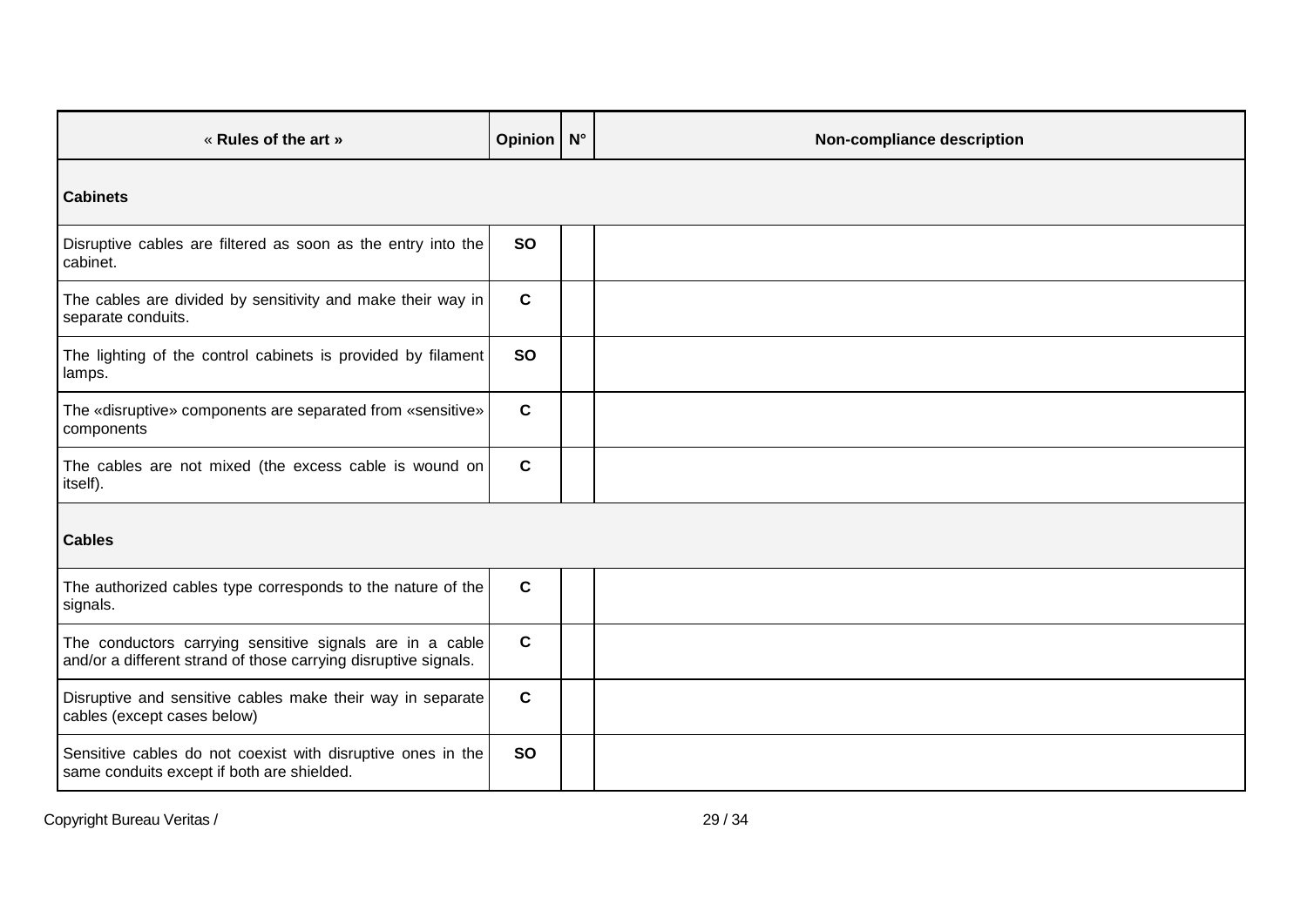| « Rules of the art »                                                                                                     | Opinion N° | Non-compliance description |
|--------------------------------------------------------------------------------------------------------------------------|------------|----------------------------|
| The cable length is as short as possible.                                                                                | C          |                            |
| Conductors carrying sensitive signals are far away as<br>possible (at least 20 cm) of those carrying disruptive signals. | <b>SO</b>  |                            |
| The surface of the mass loop is reduced.                                                                                 | C          |                            |
| The continuity of the mass plane is provided between two<br>cabinets, machinery, equipment                               | <b>SO</b>  |                            |
| The GO conductor makes his way as close as possible to the<br><b>BACK</b> conductor.                                     | C.         |                            |
| The BF cables shielding is connected to the mass, at least at<br>one end.                                                | <b>SO</b>  |                            |
| The RF cables shielding is connected to the mass, at 2 ends.                                                             | <b>SO</b>  |                            |
| For very long shielded cables, the shield is grounded at least<br>every 15m.                                             | <b>SO</b>  |                            |
| Any free or unused cable conductor is grounded (chassis,<br>downspout, cabinet ) at 2 ends.                              | <b>SO</b>  |                            |
| Conductors or cables carrying sensitive signals cross<br>disruptive conductors only with right angled corner.            | C          |                            |
| Cables carrying disruptive signals are plated on the mass<br>plane.                                                      | <b>SO</b>  |                            |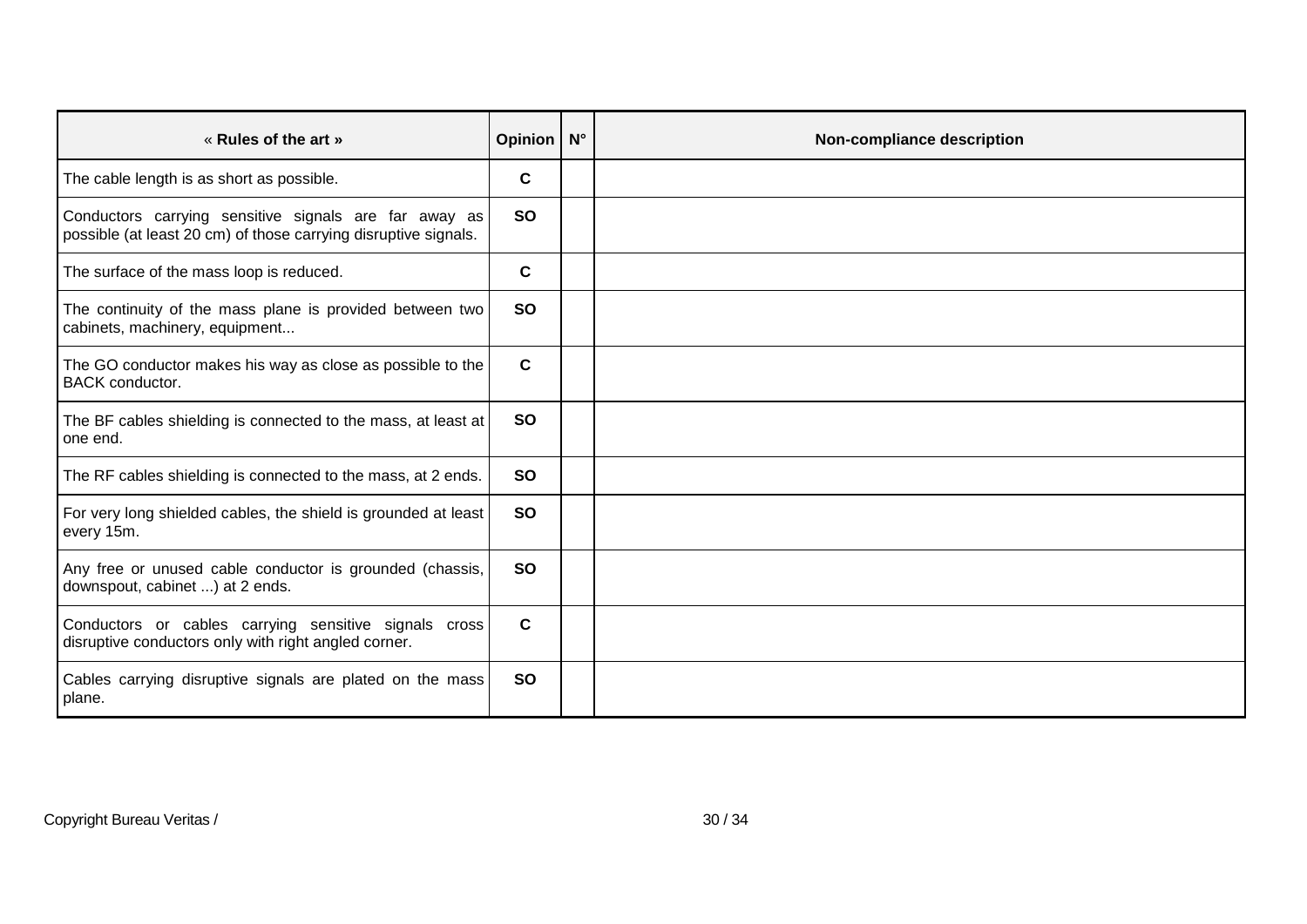| « Rules of the art »                                                                                                                              | Opinion   N° | Non-compliance description |
|---------------------------------------------------------------------------------------------------------------------------------------------------|--------------|----------------------------|
| <b>Cables trays</b>                                                                                                                               |              |                            |
| The ends of conduits or metal pipes are bolted to the metal<br>cabinets (unpainted metal/metal contact)                                           | <b>SO</b>    |                            |
| The conduits of interfering cables are metal and are closed.                                                                                      | <b>SO</b>    |                            |
| <b>Connexions</b>                                                                                                                                 |              |                            |
| At the contacts ensuring the continuity of the masses, there<br>is no paint.                                                                      | $\mathbf c$  |                            |
| The screws which ensure the contact between components<br>or a component and a mass plane are mounted without<br>thread lock, painting or teflon. | $\mathbf c$  |                            |
| Shield end connections are provided by a 360 degrees<br>takeover metal on metal.                                                                  | <b>SO</b>    |                            |
| <b>Filters</b>                                                                                                                                    |              |                            |
| The filter input cable is not near the output cable.                                                                                              | <b>SO</b>    |                            |
| Filters (if present) are mounted in the cabinet entry and are<br>bolted to the chassis or mass plane of the cabinet base.                         | <b>SO</b>    |                            |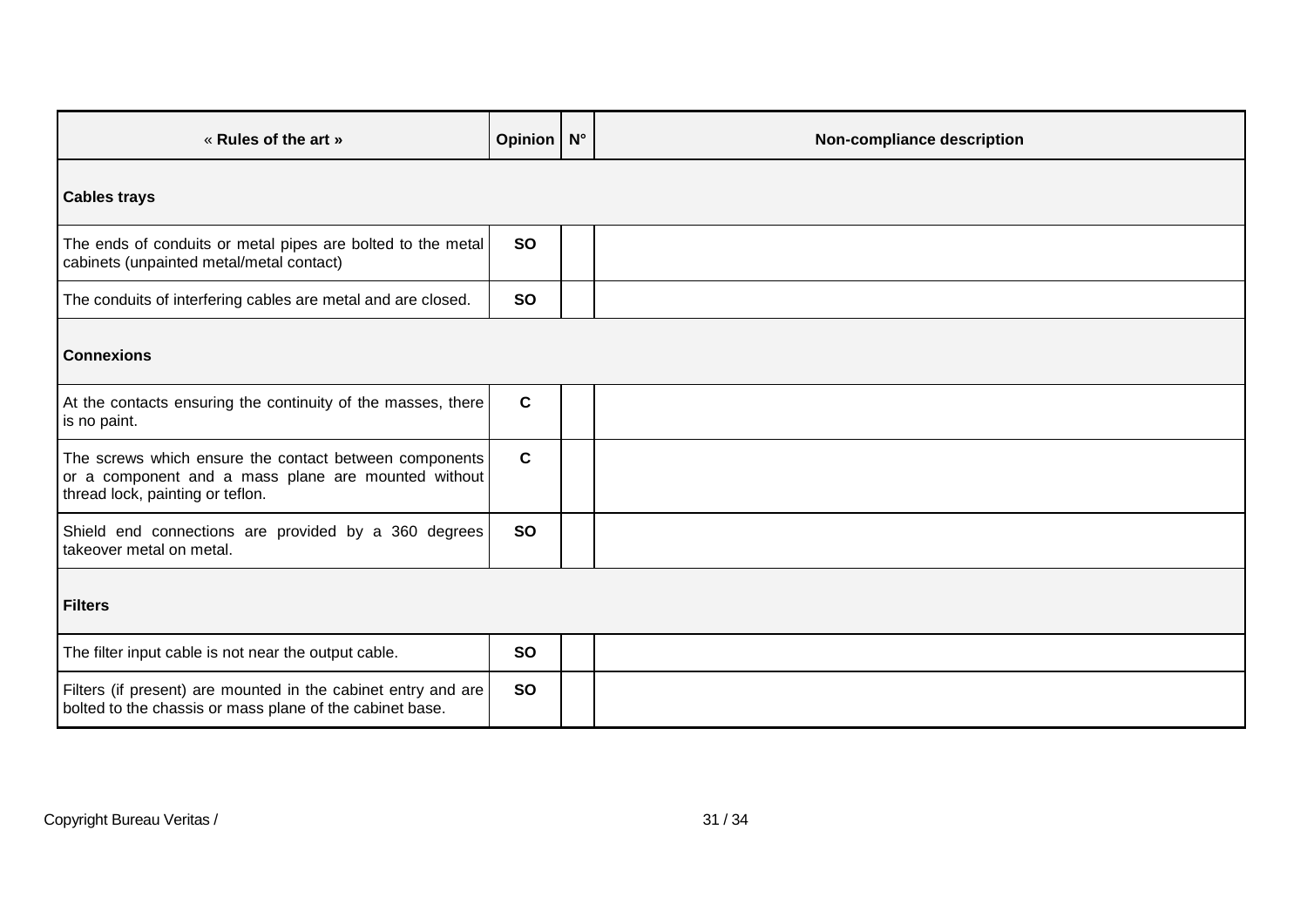| « Rules of the art »                                                                                                                                                       | Opinion   N° | Non-compliance description |
|----------------------------------------------------------------------------------------------------------------------------------------------------------------------------|--------------|----------------------------|
| <b>Ferrites</b>                                                                                                                                                            |              |                            |
| The "GO" and "BACK" conductors of the polluted signal have<br>to pass through the ferrite (if present).                                                                    | <b>SO</b>    |                            |
| If a ferrite is used to mitigate emission problems, it must be<br>placed closer to the disruptive device.                                                                  | <b>SO</b>    |                            |
| If a ferrite is used to mitigate immunity problems, it must be<br>placed as closer to the sensitive device (to do only if the<br>disruptive device can not be identified). | <b>SO</b>    |                            |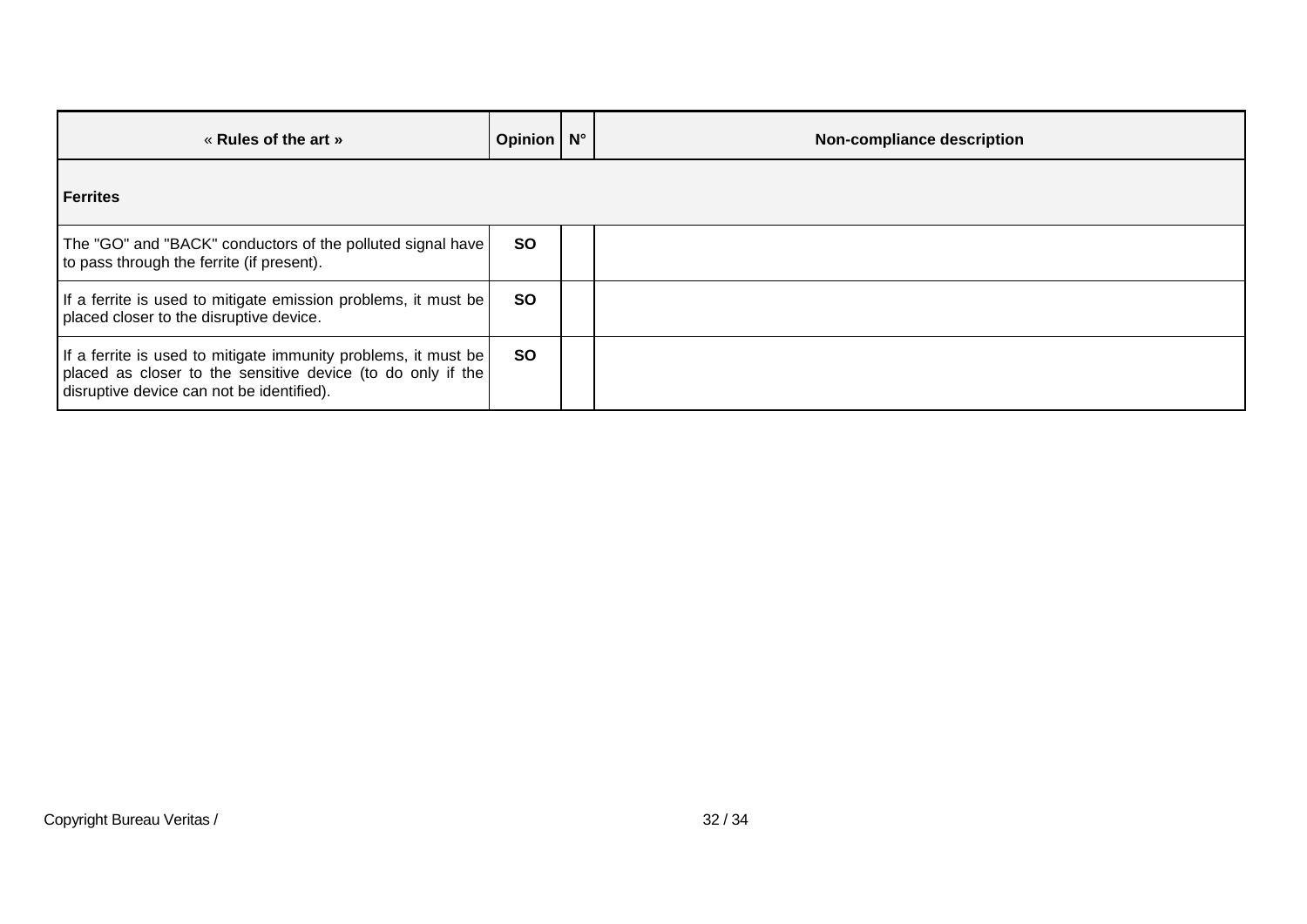### **6.3 Hygiene**

The table below allows you to indicate the location of the Vending Machine, in terms of hygiene;<br>compared to requirements introduced by the modified decree 09/05/95 [DR4]. compared to requirements introduced by the modified To be comprehensive, these rules are accompanied by requirements on hygiene indicated by the NF EN 60335-2-75 [DR5].